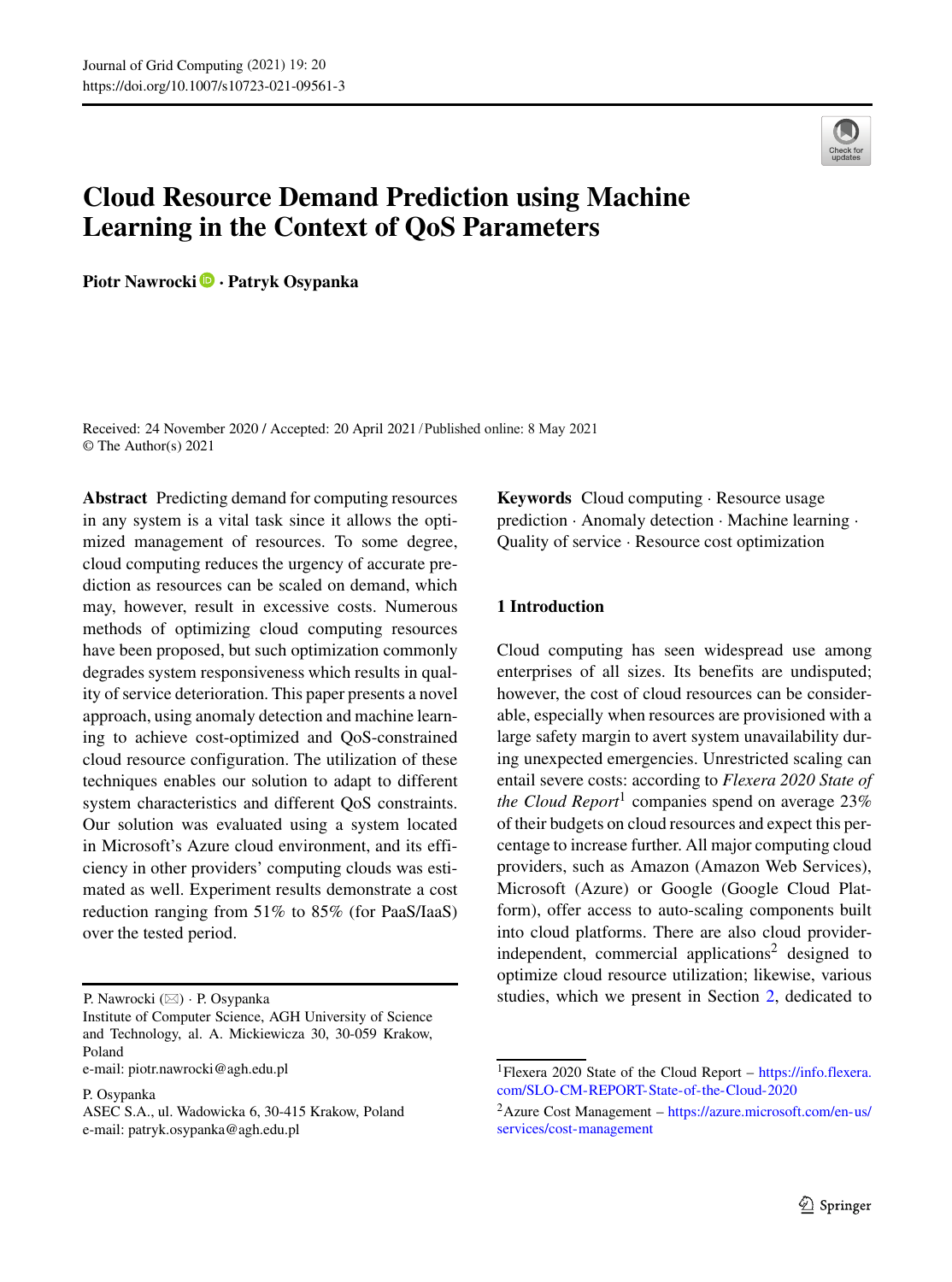this topic can be found in the literature [\[13,](#page-18-0) [26,](#page-18-1) [31\]](#page-18-2). Resource usage optimization efficiency (i.e. the percentage of saved resources) depends on the optimization technique. The standard approach to resource optimization  $\begin{bmatrix} 1, 8, 34, 38, 39 \end{bmatrix}$  $\begin{bmatrix} 1, 8, 34, 38, 39 \end{bmatrix}$  $\begin{bmatrix} 1, 8, 34, 38, 39 \end{bmatrix}$  $\begin{bmatrix} 1, 8, 34, 38, 39 \end{bmatrix}$  $\begin{bmatrix} 1, 8, 34, 38, 39 \end{bmatrix}$  $\begin{bmatrix} 1, 8, 34, 38, 39 \end{bmatrix}$  $\begin{bmatrix} 1, 8, 34, 38, 39 \end{bmatrix}$  focuses on system model formalization, which attempts to categorize system load. This can result (as presented in Section [2\)](#page-1-0) in poor efficiency when confronted with real-life data with random anomalies. On the other hand, machine learning (ML) approaches [\[24,](#page-18-6) [41\]](#page-19-0), while properly handling the randomness of data, are less controllable in terms of optimization degree. Aggressive optimization, although cost-efficient, causes quality of service (QoS) degradation. In some systems, a QoS decline cannot be accepted, in others it is acceptable, but even then, it has to be managed and cannot exceed reasonable limits.

Our idea is to enable adaptation to irregular data while introducing control measures that can mitigate the impact of optimization on QoS. The solution proposed by us, the Long-Term Prediction System (LTPS), automatically determines the relationship between optimized system load and its QoS parameters by performing a series of trials. Machine learning and anomaly detection techniques are used to build knowledge, which is subsequently utilized when predicting resource provisioning.

The major contributions of this paper can be briefly outlined as follows:

- designing an autonomous solution, which, as opposed to many current solutions presented in Section [2,](#page-1-0) does not require a formal definition of load characteristics or a specification of the system being optimized; the solution automatically collects data that define the relationships between the optimized system load and QoS, supported by an anomaly detection filter;
- developing a novel approach to utilizing the relationship data collected during resource prediction while observing the QoS constraint set (with the help of ML models), which yields significant cost reductions without QoS deterioration;
- demonstrating that the proposed solution is an industrial-grade one ready to be deployed in an unmoderated domain by implementing it in a cloud provider's environment, conducting tests using real-life historical data from the production system, presenting experiment outcomes and veri-

fying the efficiency of the proposed solution along with actual cost reductions for three major cloud providers;

– comparing the efficiency of the LTPS to state-ofthe-art solutions and achieving improvements in optimization results in most cases, as shown in Section [2](#page-1-0) and Section [4.3.](#page-14-0)

The rest of this paper is structured as follows: Section [2](#page-1-0) contains a description of related work, Section [3](#page-3-0) is concerned with defining in detail the QoSdriven cloud resource prediction approach, Section [4](#page-7-0) describes the evaluation of the prediction solution, and Section [5](#page-16-0) contains the conclusion and further work.

# <span id="page-1-0"></span>**2 Related Work**

Several studies have been devoted to resource allocation optimization in the context of quality of service. As such optimization processes usually consist of several stages and are applied to different types of optimized systems, there is a great diversity of approaches and methods used. In the following section, the most common optimization approaches, their properties and comparison with the LTPS are presented. QoS parameters fluctuate between the solutions proposed and evaluation methods vary, making a comparison of different solutions very problematic. Notwithstanding, many works include comparisons with state-of-theart solutions, so – bearing in mind the shortcomings of this approach – we used the results obtained in this respect to compare the different works, since they were the only common denominator we were able to find.

One of the popular optimization methods is optimization based on task characteristics. Akintoye et al. [\[2\]](#page-17-2) presented a genetic algorithm for the task allocation problem; however, the authors only used system cost as a QoS factor. A somewhat different approach is described in [\[1\]](#page-17-0), as this work is focused on the optimization of scientific workflows. Multi-objective QoS optimization accounting for factors such as cost and response time was described and evaluated for the most popular workflows with known load characteristics, despite less clean test data used for evaluation, the optimization efficiency of the LTPS is higher than that presented in [\[1\]](#page-17-0). Similarly, the authors of [\[17\]](#page-18-7) compared 50 papers devoted to optimization. The review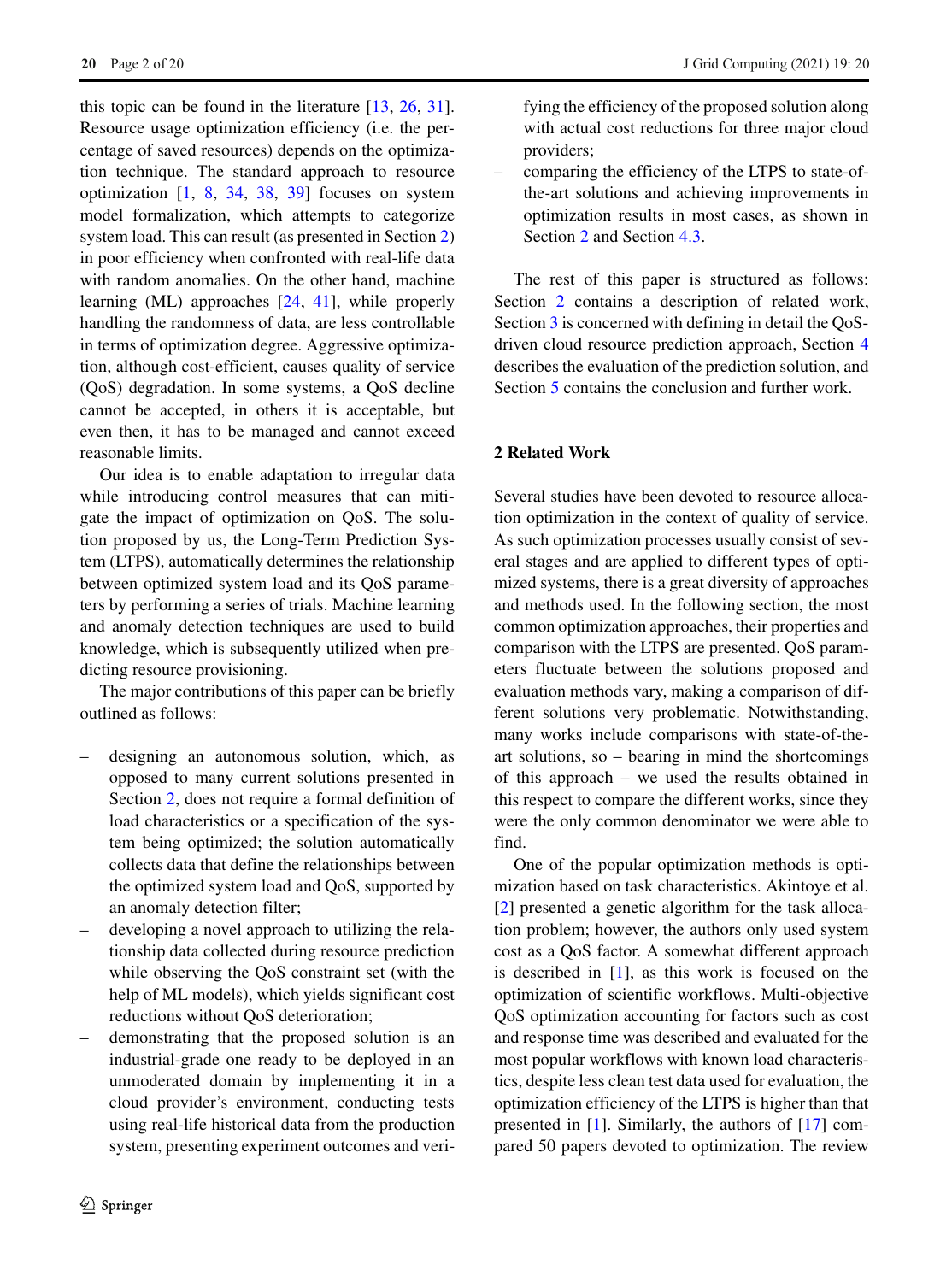covers papers with multiple QoS metrics, e.g. Chen et al. [\[10\]](#page-18-8) proposed a Pareto optimal approach and tested it with WSC'09 QoS parameters; load data, however, were generated artificially. Ye et al. [\[40\]](#page-19-1) described multivariate time series analysis and tested the idea using real-life QoS data from [\[20\]](#page-18-9) supplemented by randomly generated cost values; load data were nonetheless artificially generated. Comi et al. [\[12\]](#page-18-10) presented a reputation-based model, and tests using the WS-DREAM dataset were planned but were finally not conducted. The LTPS was able to provide better optimization results than the solutions depicted in  $[10, 40]$  $[10, 40]$  $[10, 40]$ . The authors of  $[35]$  proposed an artificial bee colony algorithm for scheduling in a cloud environment, a cloud resource optimization algorithm based on particle swarm optimization was presented in [\[15\]](#page-18-12), a modified bird swarm algorithm for edge cloud optimization was depicted in [\[19\]](#page-18-13) and an eagle strategy cloud service composition was presented in [\[14\]](#page-18-14). The LTPS obtained optimization results many times better than those presented in [\[15,](#page-18-12) [19\]](#page-18-13) and similar or better than in [\[14,](#page-18-14) [35\]](#page-18-11). The aforementioned works focus on the optimization of various QoS parameters with predefined weights assigned to these parameters and were mainly tested using artificial data in different simulation environments. On the other hand, the LTPS allows us to set QoS parameters, the optimization process is aware of the constraints required and adjusts cloud resources accordingly, and we tested it using real-life historical noisy data with anomalies in terms of QoS and load, and it also uses real-life services in a real-life cloud environment, showing that it can be deployed in an actual system.

Reactive optimization, unlike optimization mentioned beforehand, does not require the assessment of resource demand related to incoming requests. In [\[22\]](#page-18-15), the authors proposed performance models to optimize cloud resources with QoS constraints, and Beheda et al. [\[6\]](#page-17-3) presented QoS and performance optimization using a dynamic provisioning technique. The systems described use optimized system feedback to ensure the QoS level requested, the authors did not provide a comparison to the existing solutions. A number of surveys also discuss QoS-based reactive resource provisioning, a technical survey on [\[36\]](#page-18-16) consists of works on the subject of resource availability. The authors of two of them [\[7,](#page-17-4) [16\]](#page-18-17) use optimized system feedback; the authors of [\[7\]](#page-17-4) compared its optimization to static provisioning; the LTPS,

when evaluated in the same way, generates much better results. Reactive solutions tend to poorly handle rapid changes in incoming requests, while the LTPS predicts demand using machine learning and scale resources in advance, which allows us to mitigate the delays caused by the scaling process.

A distinct approach to QoS as robust resource provisioning (robust optimization) was presented in [\[34\]](#page-18-3); the authors defined various types of uncertainty in cloud resource provisioning and presented a scheduling policy; however, no tests of this approach were performed. Chaisiri et al. [\[8\]](#page-17-1) presented a robust cloud resource provisioning optimization algorithm based on stochastic programming and robust optimization. A robust multi-resource allocation approach is proposed in [\[39\]](#page-18-5); the authors defined the cost function as a resource allocation metric and modeled resource demand uncertainties. Both aforementioned solutions were evaluated using artificial test data. Robust optimization was also applied in  $[18]$ , and the model described was used to solve an interesting problem (albeit different than our research interests): one was of the optimization of cloud resources required in a disaster recovery scenario; the model was evaluated using a numerical simulation. On the other hand, the robustness of our work stems from proactive resource allocation based on anomaly detection and ML-driven prediction. The LTPS was tested with both Infrastructure as a Service (IaaS) and Platform as a Service (PaaS) cloud providers' service models, using an actual cloud environment and real-life historical data. Only the authors of [\[8\]](#page-17-1) provided an efficiency comparison with other works, resulting in optimization that was an order of magnitude worse than the LTPS.

Resource demand prediction, which is a different approach to the optimization problem, aims to overcome the drawback of the aforementioned methods, combining the versatility of reactive models with prediction capabilities. A solution involving fuzzy logic was used by T. Senthil Kumar [\[21\]](#page-18-19) (achieving results worse than the LTPS), and auto-scaling of network resources based on machine learning, tested against real-life data from [\[27\]](#page-18-20), was proposed by Rahman et al. [\[29\]](#page-18-21). The results shown in [\[29\]](#page-18-21) vary significantly depending on the optimization parameter; in best cases, an optimization level is achieved which is comparable to our results. Sniezynski et al. [\[31\]](#page-18-2) describe a virtual machine reservation plan generator based on computing level history. The authors evaluated dif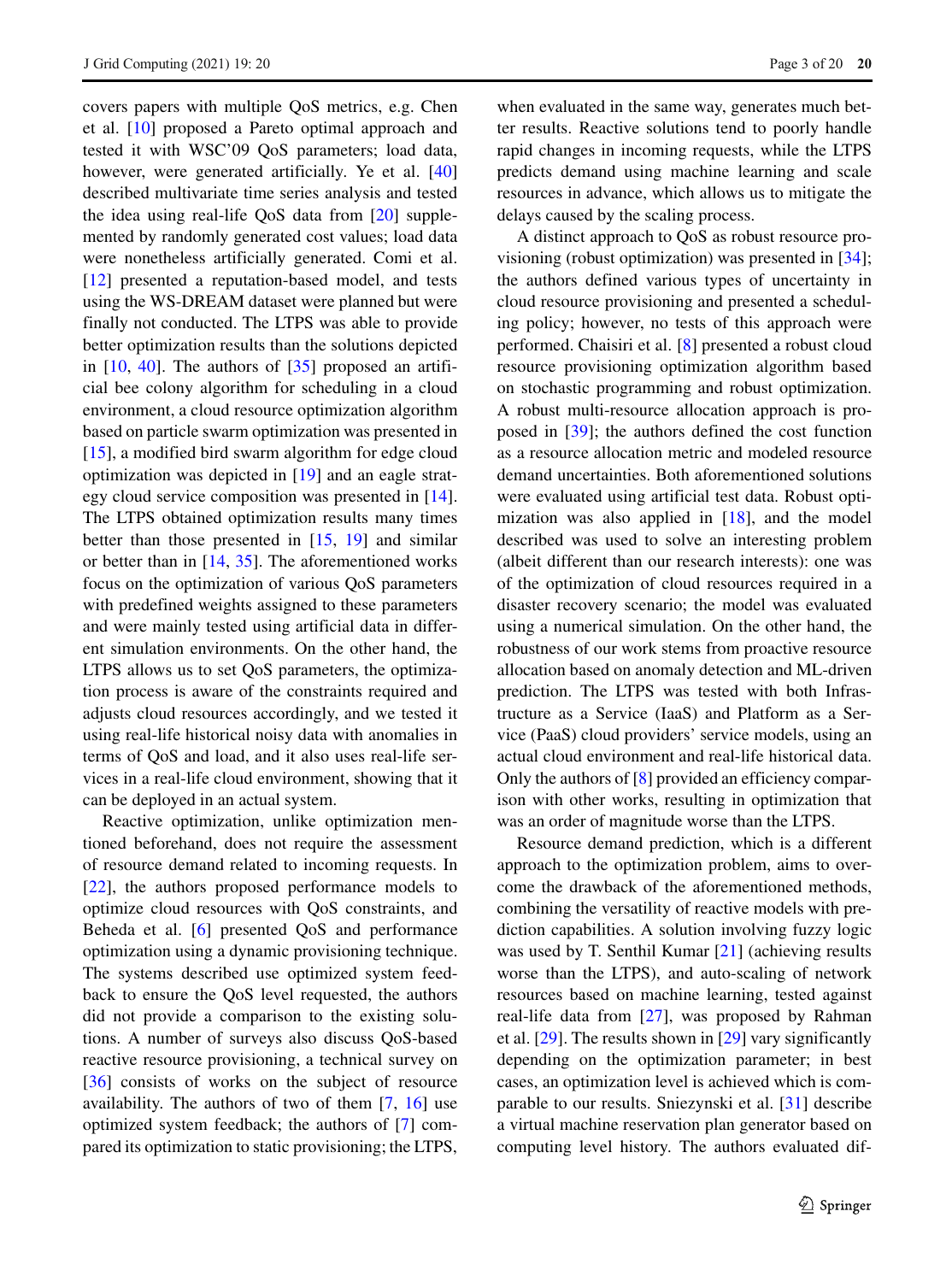ferent ML algorithms and performed tests reflecting the system's performance over a year; however, no comparison to similar solutions was made. A QoSoriented cloud resource optimization was proposed by Sun et al. [\[32\]](#page-18-22). The evaluation of the C2RAM solution proposed was performed in the Amazon and Google cloud environments using artificial load data prepared in advance. The simultaneous use of different cloud providers was also presented in [\[4\]](#page-17-5). The authors described a hierarchical receding horizon algorithm that accounts for computing cloud usage only in the IaaS model and uses workload data from a real-life web site. The LTPS performed much better than [\[32\]](#page-18-22) and similar to [\[4\]](#page-17-5) when optimization efficiency was compared. A different view of QoS and cost optimization is presented by authors of  $[26]$ , where an agent-based method is used to explore the existing services' QoS capabilities. Next, a particle swarm optimization (PSO) algorithm is used to select the best combination of resources; nevertheless, the LTPS demonstrated better optimization efficiency than the results presented in [\[26\]](#page-18-1). Another approach is pre-sented in [\[13\]](#page-18-0), where the authors propose a benchmark process that tests different virtual machine types from different cloud providers, but there is no comparison to state-of-the-art works. In comparison, the LTPS explores the QoS topic more thoroughly, allowing the direct configuration of QoS parameters as opposed to the generic coefficient in the works mentioned above. Our proposition accounts for the PaaS model while the solutions described only take into consideration the provisioning of virtual machines. Additionally, the LTPS was tested using a real-life system and noisy data, while the works mentioned above use system simulators. In [\[28\]](#page-18-23), we described our initial research on resource usage cost optimization; we used both anomaly detection and machine learning to predict resource usage and reduce cloud resource cost. We measured optimization impact on the system's QoS; however, we did not consider QoS as an optimization parameter. The LTPS extends and complements previous research, adding the ability to define QoS parameters. Adding initial analysis of relationships between load and QoS parameters (e.g. response time or availability) allows a more comprehensive approach to the cloud resource optimization process (e.g. meeting SLAs, ensuring good user experience). We have also extended ML and anomaly detection usage. We use them, as previously, for resource usage prediction, but additionally we use machine learning and anomaly detection to achieve desired QoS parameters.

An analysis of existing solutions reveals that currently none of them solve the problem of optimizing different cloud service models (IaaS, PaaS) with anomaly detection, incorporating cloud-provider specific mechanisms, automatic resource allocation, proactive usage prediction and accounting for QoS constraints. As mentioned beforehand, it is difficult to compare results, as most referenced works were designed for slightly different circumstances and used diverse evaluation techniques, yet the approximate comparison presented demonstrates that the LTPS performs similarly to, or better than, the works presented (as depicted in Section [4.3\)](#page-14-0) while providing additional advantages of broader cloud providers' service models and QoS constraint configuration. The contribution of this study is to define such an autonomous and complete solution along with a demonstration of its industrial application possibilities by evaluating its performance in a real-life environment with historical usage data from a production server. The LTPS works with different cloud service models (IaaS, PaaS) and accounts for various resource types (RAM, CPU, etc.). The optimization mechanism is resilient to temporary usage spikes and adapts to the pricing policy obtained directly from the cloud provider.

# <span id="page-3-0"></span>**3 Cloud Resource Demand Prediction**

Resources allocated to systems located in the cloud are often overprovisioned to avoid quality of service degradation in case of unexpected emergencies. This leads to both unnecessary spending and electricity overuse. Cloud-located systems involve various resource types, e.g. computing power, RAM, storage or I/O operations. Different optimization techniques reduce resource usage, unfortunately causing QoS (e.g. response time or availability) degradation at the same time. Thus, it is difficult to ascertain cloud resource levels which will be optimal simultaneously from the cost and QoS perspectives.

Our research interests cover systems that involve applications deployed to the most popular IaaS and PaaS cloud service models, $3$  which are able to scale up

<span id="page-3-1"></span><sup>3</sup>Flexera 2020 State of the Cloud Report – [https://info.flexera.](https://info.flexera.com/SLO-CM-REPORT-State-of-the-Cloud-2020) [com/SLO-CM-REPORT-State-of-the-Cloud-2020](https://info.flexera.com/SLO-CM-REPORT-State-of-the-Cloud-2020)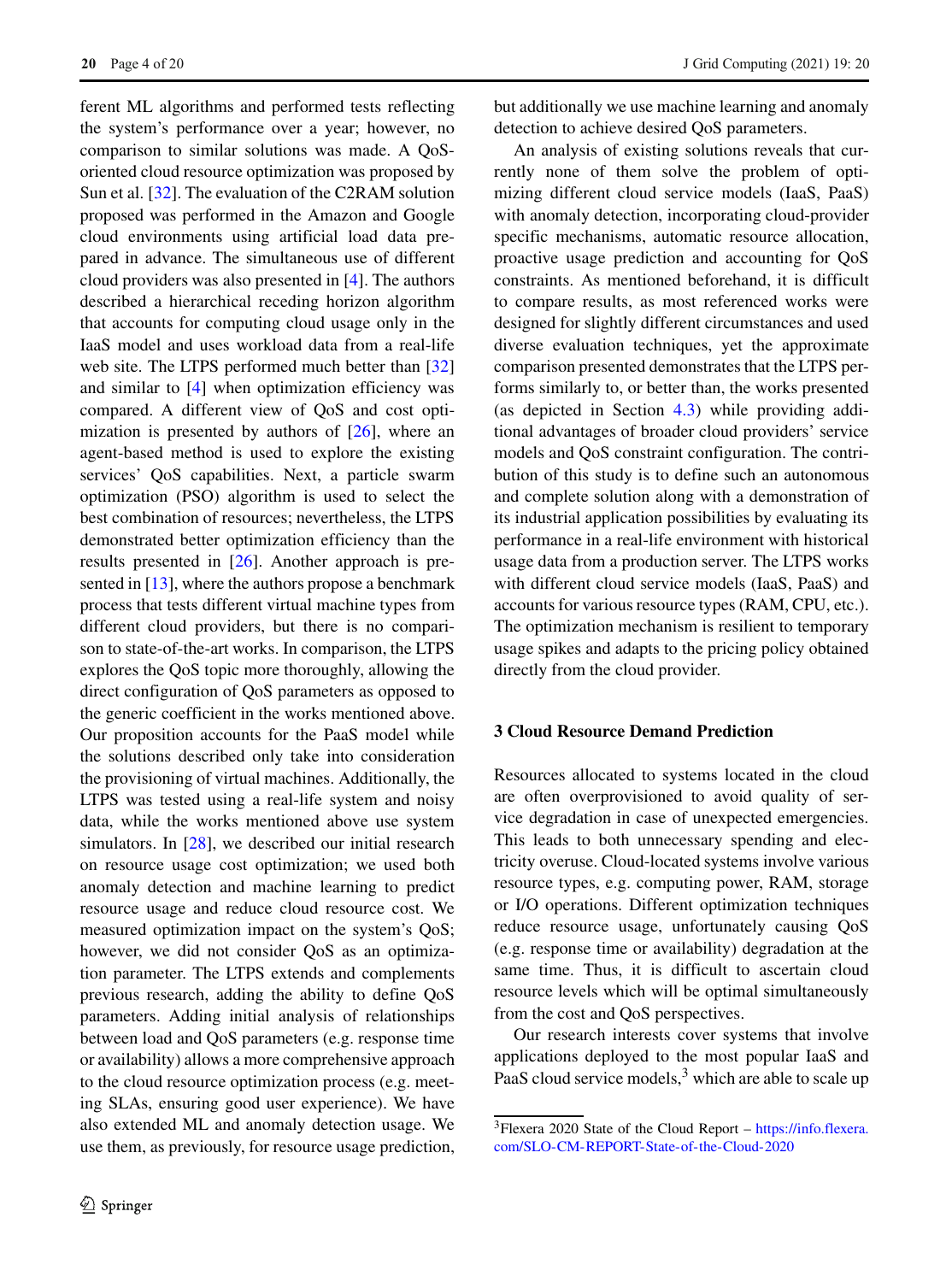(cloud component quality) and scale out (cloud component quantity); these two approaches do not interfere with each other. Additionally, they are deployed to separate cloud components and thus can be optimized independently. For simplification purposes, we present our idea using a single application; nevertheless, as shown in Section [4,](#page-7-0) the solution is fully applicable to systems composed of multiple applications deployed to both PaaS and IaaS models. To optimize cloud costs and simultaneously maintain QoS parameters, we have designed and developed a solution which:

- determines the relationship between available resources and the QoS of the system being optimized (*Working system*);
- predicts future *Working system* load levels;
- predicts future resource demand on the basis of determined relationships and future system load;
- creates a resource provisioning plan, which optimizes the resource cost while maintaining the required QoS parameters on the basis of predicted resource levels.

Our optimization solution consists of different modules (Fig. [1\)](#page-5-0), which cooperate in two stages  $-$ Discovery (the preparation of the QoS model) and Execution (the optimization process) which are presented in Section [3.1](#page-4-0) and Section [3.2,](#page-6-0) respectively. Additionally, Section [3.1](#page-4-0) illustrates the *Copy of the system* validation process.

## <span id="page-4-0"></span>3.1 Discovery Stage

The *Working system*, the *Copy of the system*, the *QoS module* and the *Load emulator* are involved in the *Discovery stage*. The QoS of the system is conditioned by two variables: the resources available and the amount of system workload. The aim of this stage is to determine the relationship between the workload, the resources available and the QoS. For clarity, we use computing power (measured in cores) as the resource, request level (in requests per second) as system load and response time (in seconds) as the QoS; nevertheless, the LTPS is able to take into account load, resources and QoS expressed as multiple parameters. To determine the relationship mentioned, sufficient examples of cloud resources, load levels and response times are needed. In cases where the system is rarely scaled or not scaled at all, usage history data

will suffer from insufficient resource level diversity. To overcome this drawback, the LTPS generates additional relationship examples as it performs a series of load emulations on the *Copy of the system*. To achieve this goal, the *Load emulator* gathers from the *Working system* historical load characteristics (i.e. minimum and maximum observed request per second values) and historical resource levels (the maximum observed core count, which is treated as the starting point for the optimization) to determine the emulation range required. Load emulations cannot be performed on the *Working system* directly as emulation results would be affected by standard system usage and, on the other hand, load emulations could disrupt *Working system* stability. Therefore, the *Load emulator* uses the *Copy of the system*, which is a copy of the *Working system*.

The *Load emulator*, using obtained historical load characteristics and historical resource levels, prepares a set of data to perform emulations. Regarding resources, the solution uses every resource level available for a given cloud provider  $\mathbf{R}$  =  $[R_1, R_2, \ldots, R_i]$  where  $R_i$  is the resource with the aforementioned maximum value. In regard to load level, the range between minimum and maximum observed values is divided into equal-sized intervals  $L = [L_1, L_2, \ldots, L_j]$  where  $L_1$  and  $L_j$  are minimum and maximum observed load values, respectively. For comparison purposes, we performed tests for both 10 and 20 levels, since their number is a trade-off between accuracy (more levels will provide more data and therefore should produce a more detailed relationship) and the time required to complete the emulation for all selected levels. During load emulation, the *Load emulator* scales *System copy* resources according to **R** and selects load levels according to **L** (*i* times *j* loads in total). Each observed result (response time) is stored  $T = [T_{1,1}, \ldots, T_{1,j}, \ldots, T_{i,1}, \ldots, T_{i,j}]$  and used to define a relationship:

<span id="page-4-1"></span>
$$
(R_a, L_b) \mapsto T_{a,b} \tag{1}
$$

for  $a \in (1, \ldots, i)$  and  $b \in (1, \ldots, i)$ . Although both the *Copy of the system* and the *QoS module* are located in the same computing cloud, the load emulation process is vulnerable to distortions caused by the cloud provider's underlying hardware infrastructure. To overcome this drawback, the solution filters out anomalies using the exchangeability martingales function [\[11\]](#page-18-24) which exhibits very good efficiency, while, working in an unsupervised mode, does not require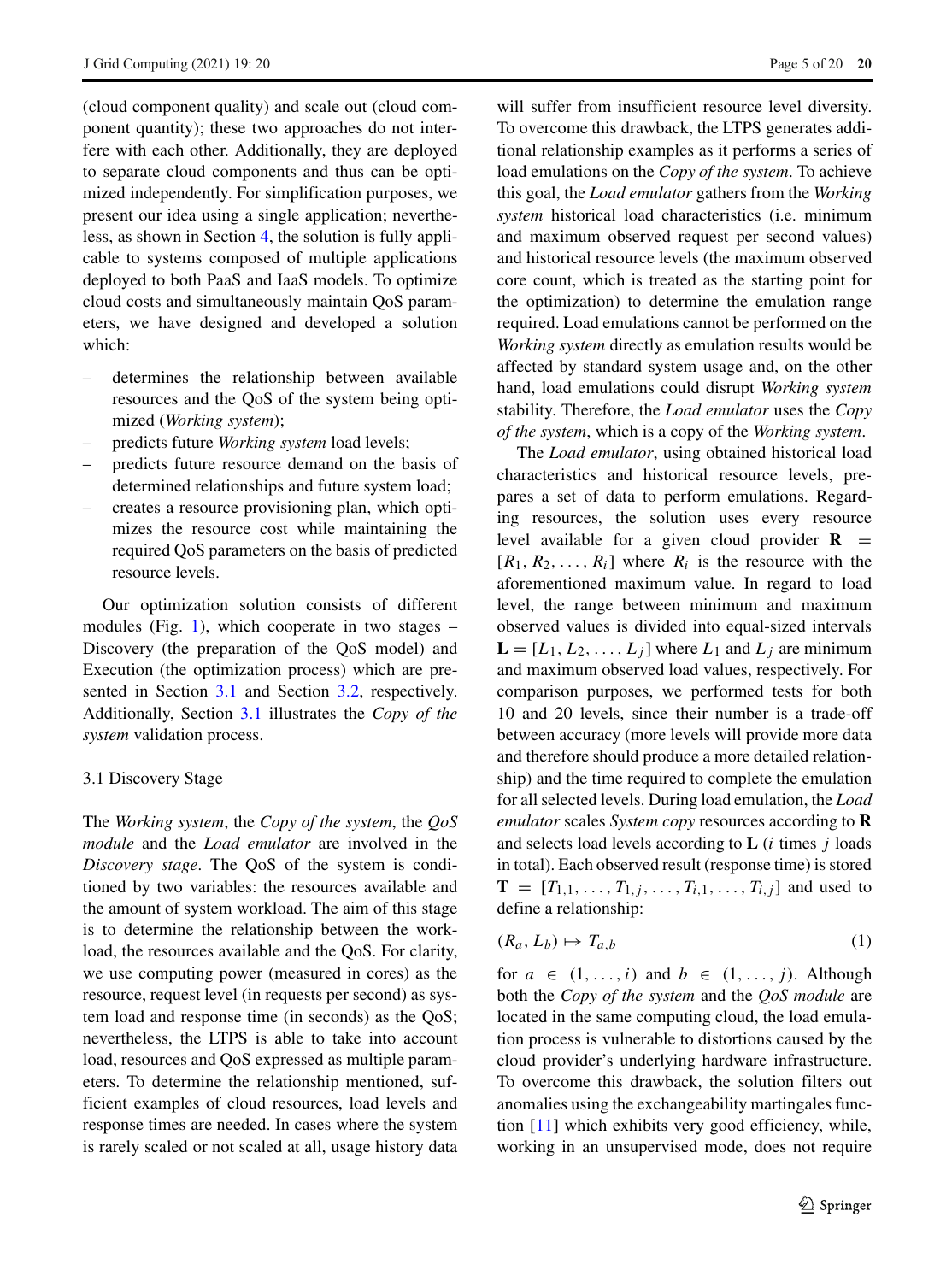<span id="page-5-0"></span>

**Fig. 1** Architecture of the LTPS

training data. As ground-truth examples are not available in this case, it perfectly suits our needs. The data gathered are subsequently used as training data for the ML regression model. It should be noted that the ML model determines a relationship slightly different than in  $(1)$ :

$$
(L_b, T_{a,b}) \mapsto R_a \tag{2}
$$

Therefore, **L** and **T** are treated as features while **R** is treated as a label. This makes it possible to adjust (at a later stage) cloud resources according to predicted load and required response time. For comparison purposes, we selected four different ML regression models: Bayesian Linear Regression (BL) [\[33\]](#page-18-25), Neural Network Regression (NN) [\[25\]](#page-18-26), Poisson Regression (P) [\[9\]](#page-17-6) and Decision Forest Regression (DF) [\[30\]](#page-18-27). Arranging parameters (load, resource or QoS) into a vector (e.g. the number of cores, working memory size and network speed as resources) creates a matrix of possibilities and greatly increases the emulation scope; however, the process itself remains unchanged. The discovery process described can be depicted in the form of a diagram (Fig.  $2$ ); the arrow directions represent data flow.

Although the *Copy of the system* is a copy of the *Working system*, it might not reflect all working conditions of the *Working system*, e.g. third-party services may not be used and may have to be emulated. Therefore, the accuracy of the *Copy of the system* has to be validated. The validation process uses historical load data (e.g. the number of requests) and historical resource level and its utilization (e.g. the number of cores and their usage) from the *Working system*. The *Copy of the system* is loaded with historical data and its resource usage is compared to historical usage from the *Working system*. To measure validation results (for validation performed during hours  $t = 1, 2, \ldots, m$  we defined the *V* metric, which is the mean absolute percentage accuracy defined as:

<span id="page-5-1"></span>
$$
V = \frac{1}{m} \cdot \sum_{t=1}^{m} \left( 1 - \left| \frac{W_t - C_t}{W_t} \right| \right) \tag{3}
$$

where  $W_t$  is the *Working system's* parameter value and  $C_t$  is the *Copy of the system's* value of the same parameter for hour *t*. *V* is expressed as a percentage.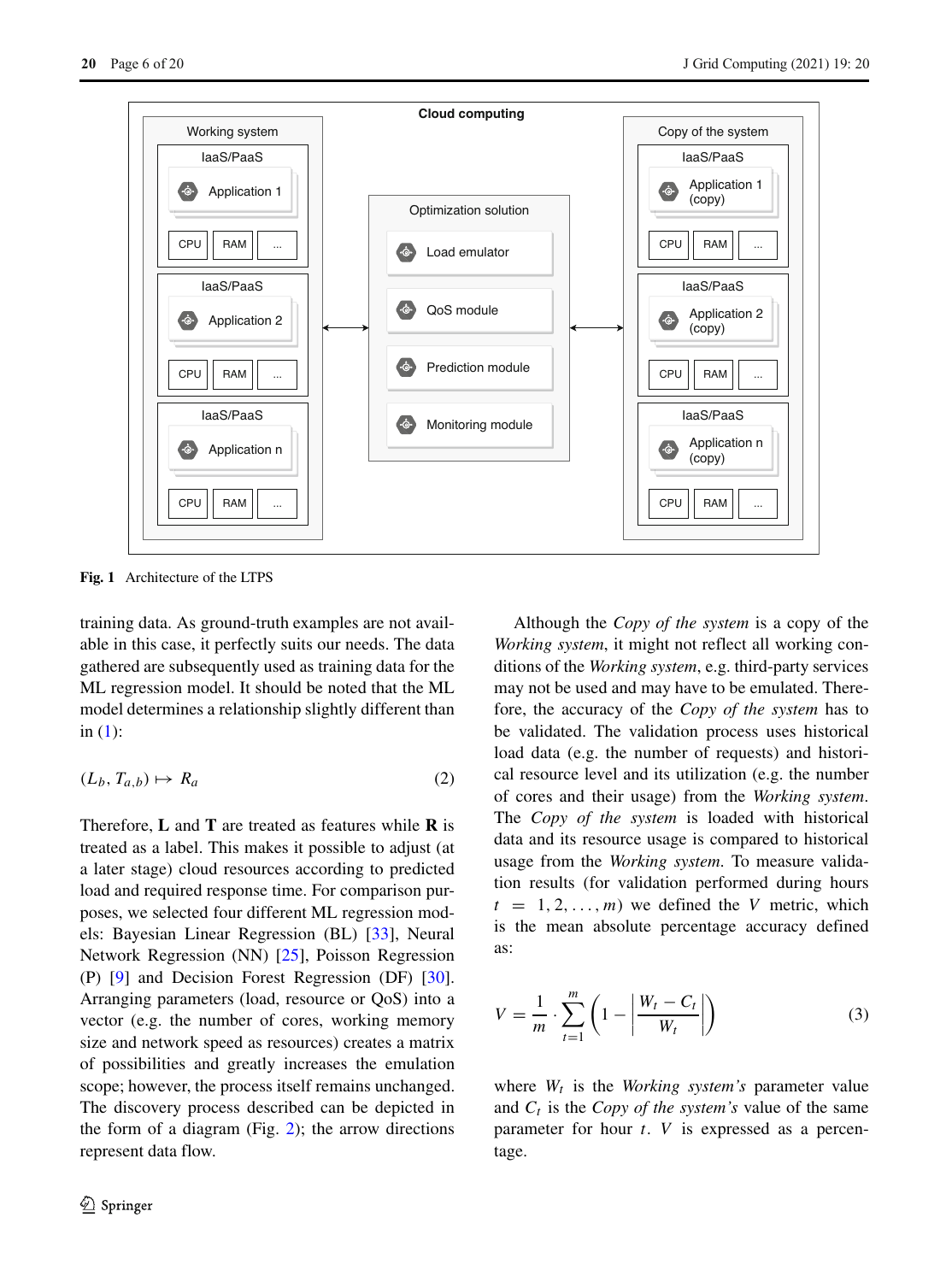<span id="page-6-1"></span>

**Fig. 2** Discovery stage – operation sequence and data flow

# <span id="page-6-0"></span>3.2 Execution Stage

The *Working system*, the *QoS module*, the *Prediction module* and the *Monitoring module* are involved in the *Execution stage*. The main objective of the optimization process (in the *Execution stage*) is to predict system load (requests per second) for subsequent days, calculate resource demand for those days (CPU cores required) and, based on this, calculate a cost-optimal resource configuration for the next days. All predictions and calculations are made for the next week with hourly resolution. A long prediction timeframe reduces prediction frequency and makes it possible for the administrator to inspect the system if required. As mentioned above, for clarity, we use the core count as a resource, requests per second as system load and response time as the QoS. We assumed the required response time to be constant during the prediction period; however, it can be adjusted between predictions (i.e. every seven days). Working in a weekly loop, the *Prediction module* collects from the *Working system* historical load data (the request level along with the time of day and the day of the week) from a past period. The length of this period affects prediction stability and adaptation rate, therefore it has to be adjusted to optimized system characteristics: it must be sufficiently long to observe usage patterns but also sufficiently short to allow prediction adaptation (e.g. four weeks). Subsequently, the data collected are filtered (for the same reason as in the previous stage) and used as training data for the ML prediction algorithm. Based on results from [\[28\]](#page-18-23), we used Decision Forest Regression (DF); it should be noted

that the ML model created by the *Prediction module*, using historical load data, predicts the future system load level for a given hour and day of the week, as opposed to the ML model created by the *QoS module*, which, using load emulation results, determines resource requirements for a given load level and time response required. The load levels predicted for the next week ( $\mathbf{O} = [O_1, \ldots, O_m]$  where  $O_i$  is the predicted load level for hour *i* and *m* is the number of hourly predictions for a week) are combined with the required response time and used as input data for the ML model trained by the *QoS module* in the previous stage, which results in the prediction of required resource levels (core count)  $(\mathbf{E} = [E_1, \ldots, E_m]$  where  $E_i$  is the prediction of the required resource level for hour *i*).

In the next step, the *Prediction module* obtains the current pricing plan from the cloud provider and calculates the optimal provisioning configuration. Depending on the cloud provider's policy, the same resource level can be provisioned with a different configuration and therefore at a different cost (i.e. multiple small machines versus a single larger one). As concerns the matrix of possibilities represented by the aforementioned vectors as parameters, the number of possible configurations is usually large, and therefore calculating all variants is not feasible. This problem was the subject of our preliminary research described in [\[28\]](#page-18-23), a discrete particle swarm optimization (Integer-PSO) algorithm [\[5\]](#page-17-7), modified by us to select a cost-optimal reservation configuration for a given value of demand, was chosen due to its efficiency and accuracy and, therefore, is used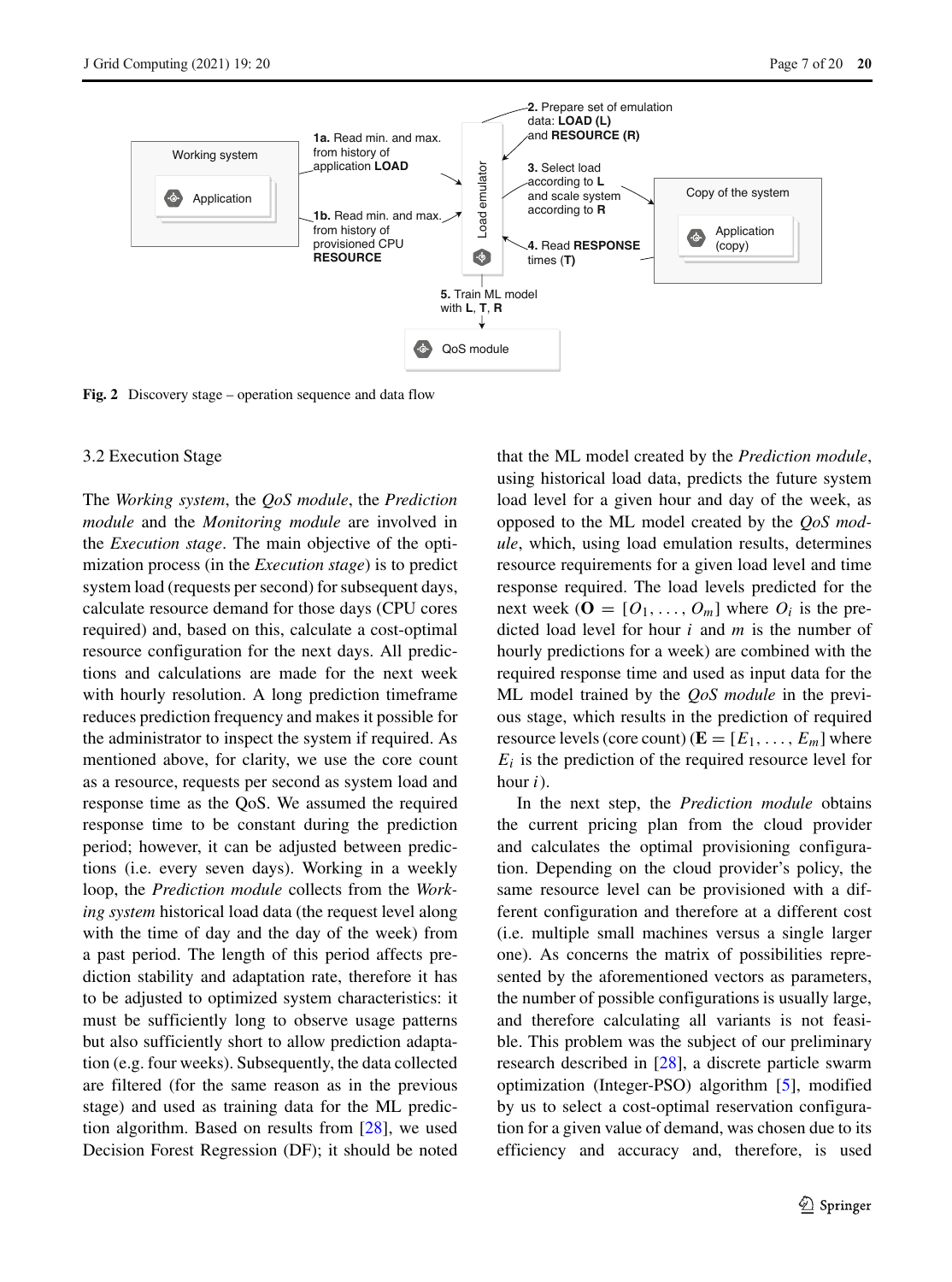by the *Prediction module*. Given the predicted level of resources  $E_i$  for hour *i*, where  $i \in$  $(1, \ldots, m)$  and *n* different component configuration types (e.g. compute-optimized, memoryoptimized, general-purpose) from the cloud provider  $[X_1, \ldots, X_n]$ , the optimization problem is to find a set of configurations  $A$  which will meet the  $E_i$  constraint and will be cost-efficient at the same time.  $A =$  $[z_1, \ldots, z_n]$  defines the number of instances of every configuration type  $([X_1, \ldots, X_n])$  required to be used. Let us define  $k$  as the number of the least powerful configurations needed to meet the *Ei* level. Then the maximum reasonable value for  $z_i$  ( $i \in (1, \ldots, n)$ ) while finding **A** equals *k*, as more resources than *k* will be unnecessarily more expensive because  $E_i$  is definitely already met. **A** is defined as:

$$
\mathbf{A} = [z_1, \dots, z_n]
$$
 (4)

where  $\forall i \in (1, \ldots, n)$   $0 \leq z_i \leq k, z_i \in \mathbb{N}$ . The cost *F* of set **A** is defined as:

$$
F(\mathbf{A}, \mathbf{M}) = \mathbf{A} \cdot \mathbf{M} = \mathbf{A} \cdot \begin{bmatrix} m_1 \\ \vdots \\ m_n \end{bmatrix} = \sum_{i=1}^n (z_i \cdot m_i) \quad (5)
$$

where  $m_i$  is the price of the  $X_i$  configuration type. The resource level *B* provided by **A** is defined as:

$$
B = \mathbf{A} \cdot \begin{bmatrix} s_1 \\ \vdots \\ s_n \end{bmatrix} = \sum_{i=1}^n (z_i \cdot s_i)
$$
 (6)

where  $s_i$  is the resource level provided by the  $X_i$ configuration type. Cost definition for minimization algorithm *D* is as follows:

<span id="page-7-1"></span>
$$
D(F, B, E_i) = \begin{cases} F & \text{if } B \ge E_i \\ \infty & \text{otherwise} \end{cases}
$$
 (7)

**A** with the minimal cost can be found using the cost function *D* using equation [\(7\)](#page-7-1) and the Integer-PSO algorithm. As the cloud providers' pricing policies are usually complex, it is impossible to define how many minimums exist in the cost function, which is discrete, since a fractional component cannot be provisioned. The arrangement of  $E_i$  as a vector (where many resource types exist, as mentioned above) also changes *B* to a vector; in such case  $B \ge E_i$  means that every value of both vectors satisfies the condition. To reduce frequent configuration changes, the *Prediction module* uses a cool-down technique which forces, for some subsequent hours, the **A** calculated previously if it still meets the  $B \ge E_i$  constraint.

In a separate hourly loop, the *Monitoring module* monitors if resources must be scaled according to the predicted configuration. In case of a configuration change, new resources are provisioned and warmed up before old ones are disposed of, which ensures continuity and the desired QoS parameters. As the warm-up time (30 seconds to 5 minutes depending on IaaS/PaaS and machine type) is rather short, and warm-up occurs usually only once or twice a day, its impact is negligible from the cloud cost point of view. Both loop frequency and prediction resolution can be altered if needed.

The execution process described is depicted in the form of a diagram (Fig. [3\)](#page-9-0), with the arrow directions representing data flow. Additionally, for clarity purposes, the complete solution design, illustrating its innovative workflow and the purpose of the discovery and execution stages, is presented in the form of an algorithm with explanatory comments (Alg. 1).

To measure the efficiency of the LTPS, we defined the *P* metric, which is the mean savings in terms of money achieved through the optimization performed during hour  $t = 1, 2, ..., m$  (where *m* is the number of hours tested). *P* is defined as:

<span id="page-7-2"></span>
$$
P = \frac{1}{m} \cdot \sum_{t=1}^{m} \left( \frac{N_t - O_t}{N_t} \right) \tag{8}
$$

where  $N_t$  is the cost of the system for hour *t* observed before the optimization and  $O_t$  is the cost of the system for hour *t* observed after the optimization. The *P* metric is calculated based on **A** which reflects the fact that fractional components cannot be provisioned, and *P* is expressed as a percentage.

# <span id="page-7-0"></span>**4 Evaluation**

Using the approach described in Section [3,](#page-3-0) we developed an optimization solution and set up a test environment (Fig. [1\)](#page-5-0). The optimization solution was deployed in the Azure (Microsoft's cloud service) environment and connected to the *Working system* and the *Copy of the system*. The *Working system* is a real-life working system called the Terminal Management System (TMS), which is a cloud-based manager of Internet of Things devices [\[3\]](#page-17-8). TMS consists of many endpoint devices (credit card payment devices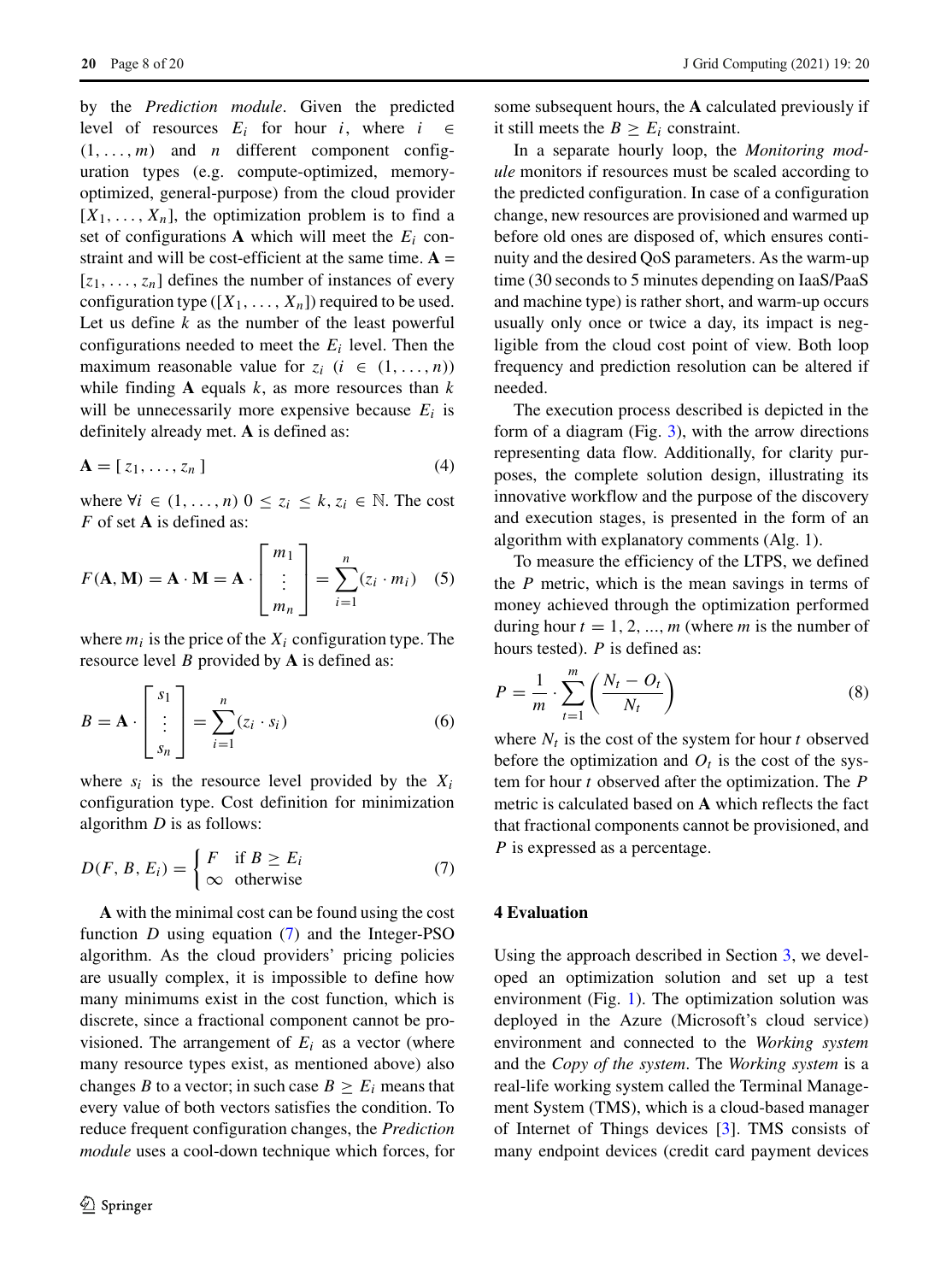#### **Algorithm 1:** Discovery and execution stage algorithm.

*// read minimal and maximal values of load resource levels* **<sup>1</sup>** (minLoad,maxLoad) = ReadLoadHistoryMinMax(system *= 'WorkingSystem'*); **<sup>2</sup>** (minResource,maxResource) = ReadResourceHistoryMinMax(system *= 'WorkingSystem'*); *// create linear spread vectors for load and resource* **<sup>3</sup>** linearSpreadVectorLoad = LinSpread(minLoad*,*maxLoad*,*levels *= 20*); **<sup>4</sup>** linearSpreadVectorResource = LinSpread(minResource*,*maxResource*,*levels *=20*); *// for every combination of load and resource levels perform load emulation and store results* **<sup>5</sup> foreach** resource *of the* linearSpreadVectorResource **do <sup>6</sup> end <sup>7</sup> foreach** load *of the* linearSpreadVectorLoad **do <sup>8</sup>** time = PerformLoadEmulation(system *= 'CopyOfTheSystem'*); **<sup>9</sup>** responseTimes.Add(*'R' =* resource*, 'L' =* load*, 'T' =* time); **<sup>10</sup> end** *// remove anomalies from collected data* **<sup>11</sup>** responseTimes = RemoveAnomalies(responseTimes); *// create a QoS ML model using collected data* 12  $\mathsf{qosMLModel} = \mathsf{MachineLearningFit}$  (features = responseTimes[ $'L', T'$ ],labels = responseTimes[ $'R'$ ]); *// end of the discovery stage, start infinite loop of the execution stage* **<sup>13</sup> while** *True* **do** *// read historical load data from the last 28 days and remove anomalies from them* **<sup>14</sup>** loadHistory = GetHistoryData(days *= '28'*); **<sup>15</sup>** loadHistory = RemoveAnomalies(loadHistory); *// create a load ML model using historical data* **<sup>16</sup>** loadMLModel = MachineLearningFit(features *=* loadHistory[ *dayOf W eek , hour* ]*,*labels *=* loadHistory[' $loadLevel$ ']); *// generate time set for the oncoming week (all days of the week with all possible hours)* **<sup>17</sup>** predictionTimeSet = GeneratePredictionTimeSet(dayOfWeek *=* [0*..*6]*,* hour *=* [0*..*23]); *// perform load level predictions for the next week* 18 | loadPredictions['L'] = loadMLModel.Predict(predictionTimeSet['dayOfWeek','hour']); *// set expected response time and perform resource level predictions for the next week* **<sup>19</sup>** expectedResponseTime = 3;  $20$  | loadPredictions[ $'T'$ ] = expectedResponseTime; 21 | resourcePredictions['*R'*] = qosMLModel.Predict(loadPredictions['*L','T'*]); *// get current pricing schema from a cloud provider* 22 | pricing = GetPricingFromCloudProvider(); *// for every predicted resources level calculate and store cost-optimal cloud resources configuration* **<sup>23</sup> foreach** dayOfWeek*,*hour*,*resourceLevel *of the* predictionTimeSet[ *dayOf W eek , hour* ]*,*resourcePredictions[ *R* ] **do <sup>24</sup>** hourlyConfiguration = IntegerPSOCalculate(resourceLevel*,*pricing); **<sup>25</sup>** configuration.Add(*'dayOfWeek' =* dayOfWeek*, 'hour' =* hour*, 'configuration' =* hourlyConfiguration); **<sup>26</sup> end** *// for every hour in the forthcoming week* **<sup>27</sup> foreach** dayOfWeek*,*hour*,*hourlyConfiguration *of the* configuration["dayOf Week",' hour',' configuration'] **do** *// check if current cloud resources differ from calculated configuration* **<sup>28</sup> if** CurrentResources(system *= 'WorkingSystem'*) ! = hourlyConfiguration **then** *// and scale them if necessary* 29 | ScaleResources (system = 'WorkingSystem',hourlyConfiguration); **<sup>30</sup> end** *// wait until the next hour*  $31$  Sleep(hours = 1); **<sup>32</sup> end**

**<sup>33</sup> end**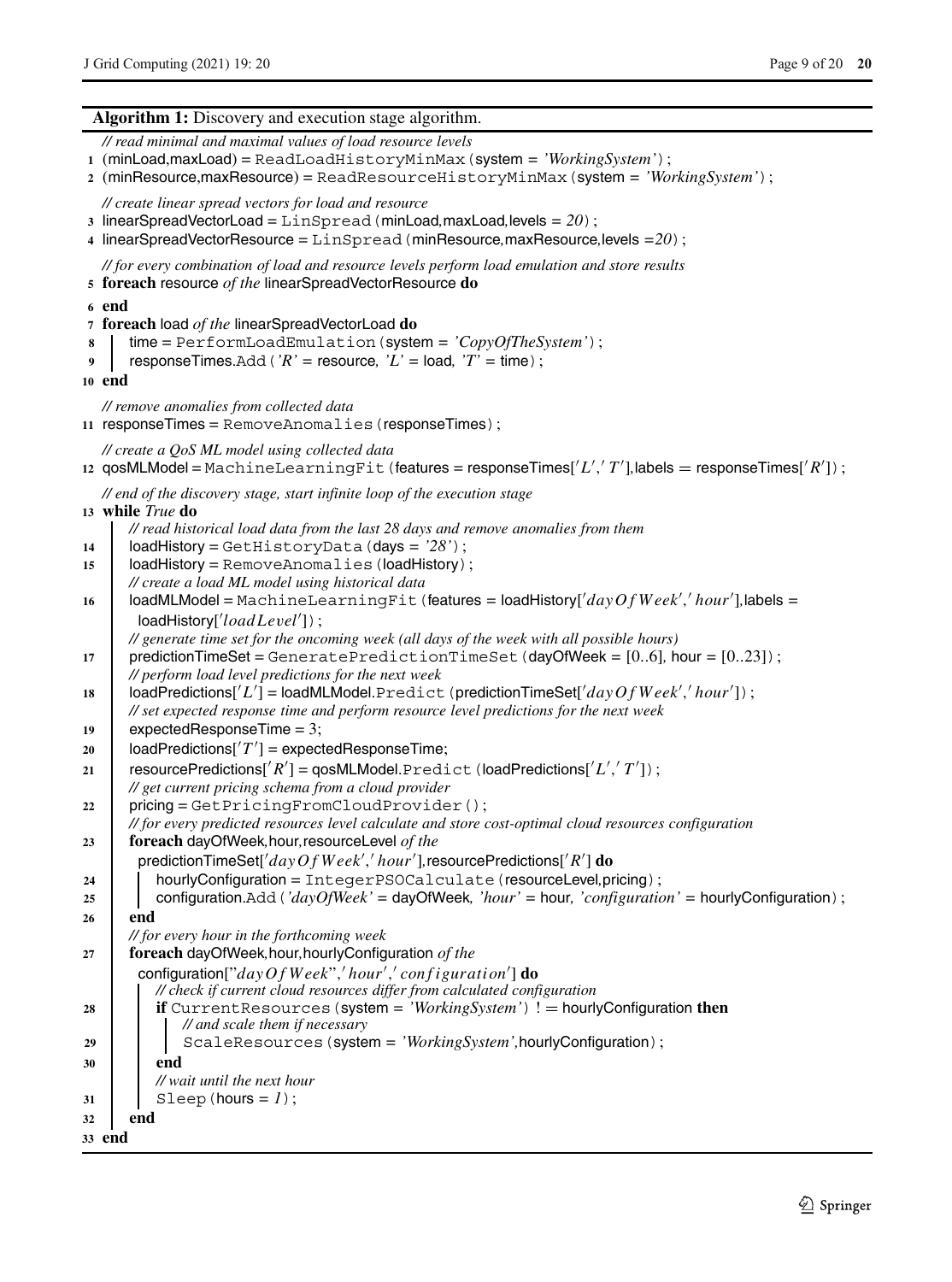<span id="page-9-0"></span>

**Fig. 3** Execution stage – operation sequence and data flow

in vending machines and kiosks) which connect to the central server. The central server, located in the Azure cloud, processes payments and provides webbased access in order to configure and maintain endpoint devices. Payment transactions are processed by micro-services (PaaS) while management/reporting web pages are hosted by virtual machines (IaaS). As these are the only applications in the TMS system, we will use their names (payment micro-services, web pages) and cloud deployment models (PaaS, IaaS) interchangeably further on. Both micro-services and web page servers share the same SQL database, but work independently from one another and therefore can be optimized individually. All steps of the evaluation process were performed separately for payment micro-services and web page servers. The *Copy of the system* was also deployed in the Azure cloud; it uses the same architecture and cloud parameters as the *Working system*; however, we had to use an emulator for external payment gateways, which are third-party services normally used to process payment transactions. As payment gateways introduce significant delays, emulator characteristics were based on historical delay data from the production system.

Any implementation of a cloud resource optimization solution, especially for production deployment, should take into account many additional issues with the foremost one being warm-up delays (which are accounted for in the LTPS). As described in Section [3.2,](#page-6-0) the resources provisioned ought to be warmed up before usage and this delay should be included in the resource scaling process. As the scaling process not only implies warm-up delays but may also result in various kinds of errors (e.g. the unavailability of new resources), it is good practice to minimize scaling events, e.g. by the introduction of the cool-down effect as illustrated in Section [3.2](#page-6-0) (also implemented in the LTPS). In the case of the aforementioned deficiency of new resources, depending on the priorities of the system optimized (high availability or strict cost constraints), the optimization solution may try to provide slightly better or worse resources. The LTPS tries to provide better resources in such cases. An optimization solution should provide means of monitoring throughout its operation, and when deployed in a production environment it should enable provisioning plan review and correction. This monitoring mechanism has also been included in our implementation.

The rest of this section is structured as follows: Section [4.1](#page-9-1) presents validation results (according to the description in Section  $3.1$ ), Section  $4.2$  is concerned with the optimization process (according to the description in Sections [3.1](#page-4-0) and [3.2\)](#page-6-0), Section [4.3](#page-14-0) contains a comparison of the LTPS to related works and illustrates the efficiency of the LTPS in different cloud providers' environments.

## <span id="page-9-1"></span>4.1 Validation

The *Copy of the system's* micro-services and web page servers were validated (each one independently) using the *Load emulator* and real-life historical load data collected during the  $1<sup>st</sup>$  week of December 2019. To ensure that the *Load emulator* reflected load requests accurately (despite using the external payment gateway emulator), we compared historical load data from the *Working system* with actual load data captured from the *Copy of the system* during the validation process. Load levels, both historical and observed during the test, are presented in Fig. [4a](#page-10-1) (IaaS) and Fig. [5a](#page-11-0) (PaaS). All parameters were collected using an Azure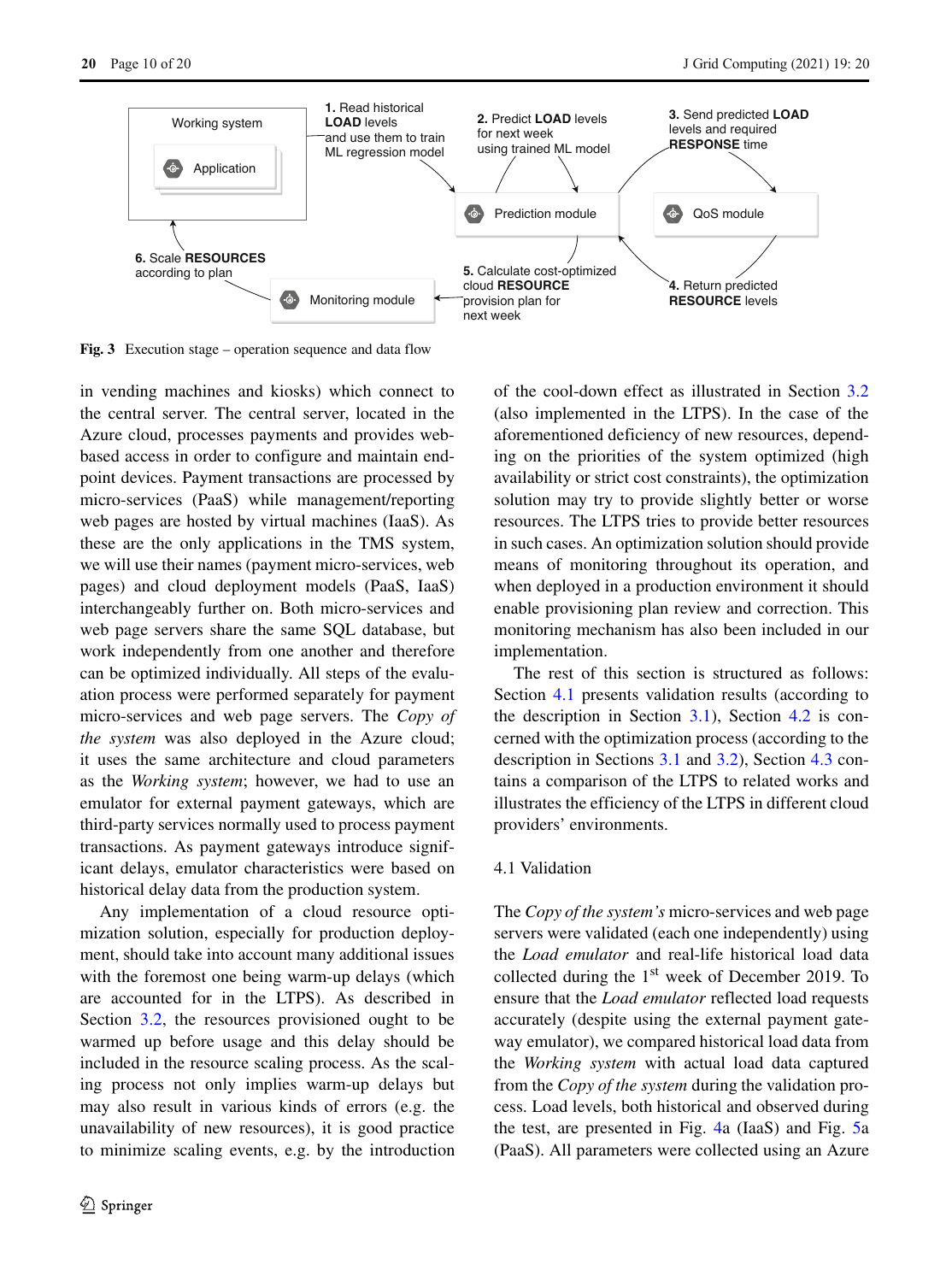<span id="page-10-1"></span>

**Fig. 4** *Copy of the system* validation results (IaaS)

API, which exposes getting and setting a component's parameters and makes a component's historical usage available for reading. We used this API for all further operations on Azure components. For both micro-services (PaaS) and web page servers (IaaS), we used the CPU utilization level as a reference resource; additionally, we used average response time for PaaS as Azure provides this metric for PaaS components. Usage data (historical and recorded during testing) are presented in Fig. [4b](#page-10-1) (IaaS), Fig. [5b](#page-11-0) (PaaS) and Fig. [5c](#page-11-0) (PaaS).

Using data collected during the validation process, we calculated *V* metric values as defined in equation [\(3\)](#page-5-1) and presented them in Table [1.](#page-11-1)

Average response time results are the least accurate; this is caused by the fact that, as mentioned before, we were unable to use  $3<sup>rd</sup>$  party external components. Moreover, in the production system, we observed anomalous random response time peaks caused by network conditions between the *Working system* and external payment gateways (Fig. [5c](#page-11-0)), which affected the *V* metric value. Nevertheless, archived accuracy levels show that, despite using an emulator for third-party payment servers, the *Copy of the sys-* *tem* reflects *Working system* characteristics to a large degree.

## <span id="page-10-0"></span>4.2 Optimization

The optimization solution developed is responsible for both the *Discovery stage* (Fig. [2\)](#page-6-1) and the *Execution stage* (Fig. [3\)](#page-9-0). As mentioned before, the *Working system* consists of IaaS and PaaS components. As the resource, we selected an Azure Compute Unit (*ACU*), which represents a unit of computing performance. As the QoS parameter, we selected the system response time. As the load parameter (*Load*), we used requests per second in the case of PaaS and incoming traffic (inbound) volume<sup>[4](#page-10-2)</sup> in the IaaS case. For emulation purposes, based on historical data from the production system, we determined (separately for IaaS and PaaS) minimum and maximum levels for the *ACU* and *Load* parameters. For *Load*, as defined in Section [3,](#page-3-0) 10 and 20 equally distributed levels from the defined range were used during load tests. For *ACU*, all available

<span id="page-10-2"></span><sup>4</sup>Inbound traffic refers to information coming into a network, in this case into a specific virtual machine.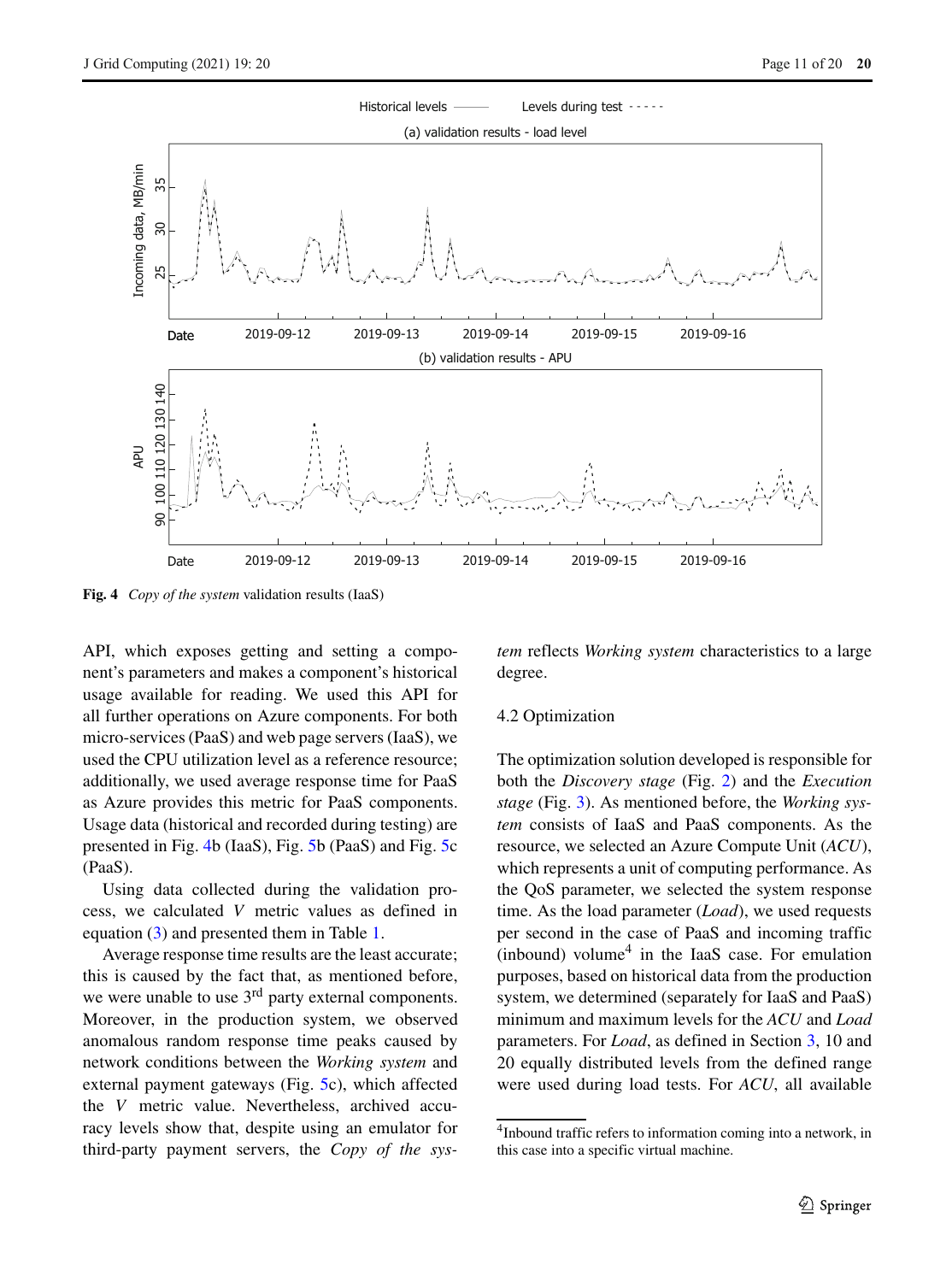<span id="page-11-0"></span>

**Fig. 5** *Copy of the system* validation results (PaaS)

Azure machine types (from the defined range) were used (Table [2\)](#page-11-2). Next, we performed load emulations for all calculated *Load* and *ACU* value combinations.

Load emulation results for IaaS (Fig. [6a](#page-12-0)) and PaaS (Fig. [6b](#page-12-0)) show that there is a discernible relationship between load, system parameters and response time.

<span id="page-11-1"></span>

|  |  | <b>Table 1</b> Copy of the system validation results $(V \text{ metric})$ |  |  |  |
|--|--|---------------------------------------------------------------------------|--|--|--|
|--|--|---------------------------------------------------------------------------|--|--|--|

|      | Load level | CPU utilization | Average response<br>time |
|------|------------|-----------------|--------------------------|
| IaaS | 99.03%     | 96.89%          |                          |
| PaaS | 89.75%     | 91.43%          | 86.86%                   |

We selected Microsoft Azure Machine Learning Studio (AMLS) as our machine learning engine because it is part of the Azure environment. AMLS offers ready-to-use components with in-built data

<span id="page-11-2"></span>**Table 2** Data used during QoS emulation process

| Cloud<br>service model | Resource | Minimum<br>value       | Maximum<br>value                |
|------------------------|----------|------------------------|---------------------------------|
| IaaS                   | ACU      | <b>50 ACU</b>          | 420 ACU                         |
|                        |          | Network In 2 MB/minute | 100 MB/minute                   |
| PaaS                   | ACU      | <b>50 ACU</b>          | <b>800 ACU</b>                  |
|                        | Request  |                        | 20 reg./minute 1600 reg./minute |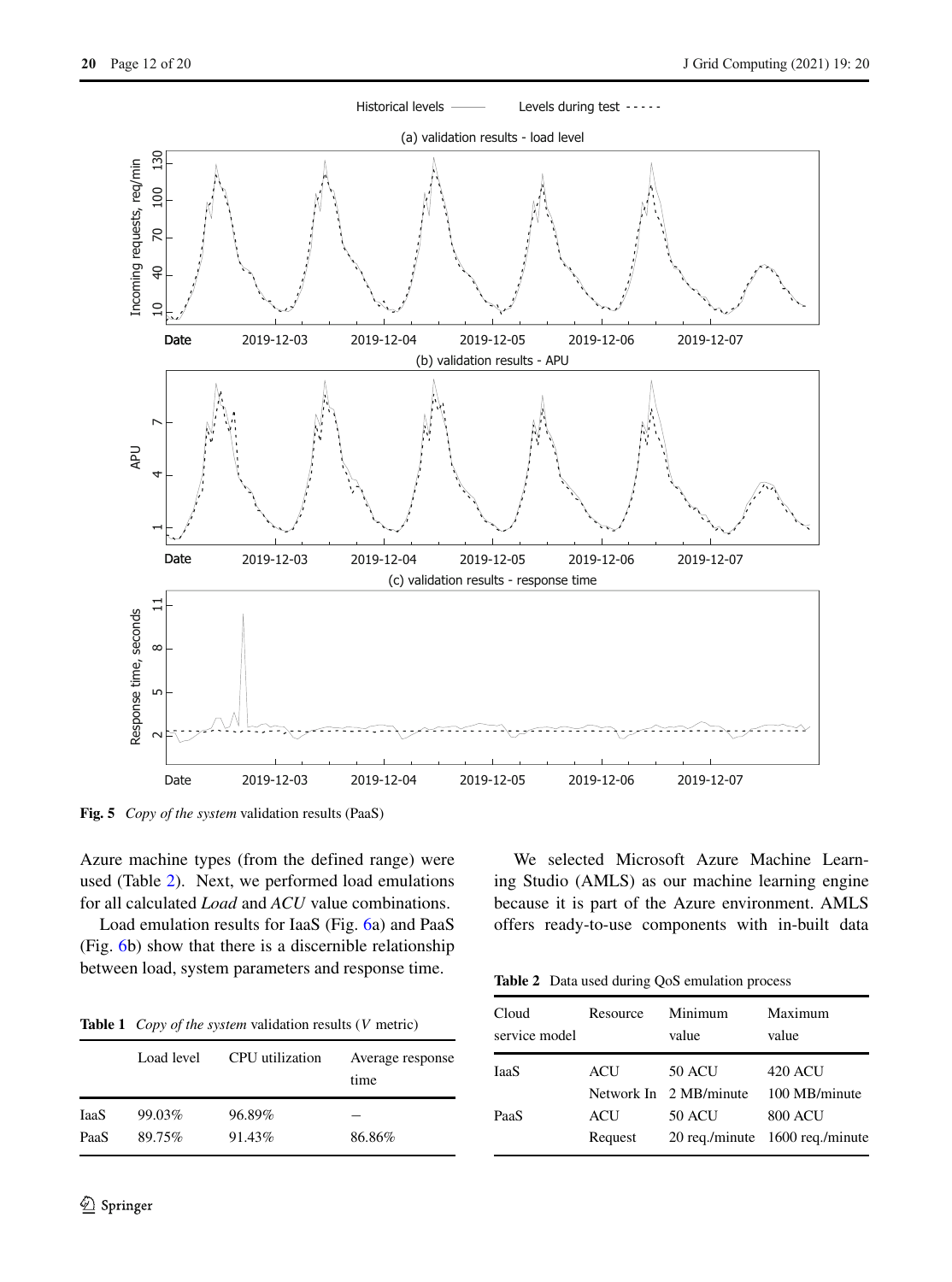<span id="page-12-0"></span>

**Fig. 6** Response times observed under load

processing and ML capabilities along with full customization thanks to R and Python language support. We also used AMLS to implement the anomaly filter. We filtered out anomalies from QoS load results and used them to create QoS models, as described in Section [3.](#page-3-0) We implemented four different prediction types: Bayesian Linear Regression (BL) [\[33\]](#page-18-25), Neural Network Regression (NN) [\[25\]](#page-18-26), Poisson Regression (P) [\[9\]](#page-17-6) and Decision Forest Regression (DF) [\[30\]](#page-18-27), and tested them on QoS data from both PaaS and IaaS. All prediction types used the "Tune Model Hyperparameters"[5](#page-12-1) self-tuning mode, which picks optimal prediction algorithm parameters automatically. The values used as an initial configuration for self-tuning are presented for Bayesian Linear Regression in Table [3,](#page-12-2) for Neural Network Regression in Table [4,](#page-13-0) for Poisson Regression in Table [5](#page-13-1) and for Decision Forest Regression in Table [6.](#page-13-2)

To estimate the quality of the trained models, we used common metrics: Relative Absolute Error (RAE) and Relative Squared Error (RSE). As data obtained from QoS emulations were sparse in terms of response time, we used all of them as training data, thus the models' quality parameters mentioned above were calculated using the cross-validation technique [\[37\]](#page-18-28). Calculated values of the aforementioned parameters are presented in Table [7,](#page-14-1) and on this basis, we considered DF as a QoS prediction ML algorithm as it exhibits the best results in all cases (but one in which it is almost as good as P).

We tested the LTPS using real-life data from the TMS system collected during periods involving significant load variances (from 25<sup>th</sup> to 31<sup>st</sup> March 2019 for IaaS and from 9<sup>th</sup> to 21<sup>st</sup> December 2019 for PaaS). The efficiency of the LTPS was demonstrated by timecompressed tests, in which every minute represents an hour of normal time (an acceleration factor of 60). As our optimization process normally uses hourly resolution for the historical data obtained and the predictions made, hence in a time-compressed scenario it used just minutes instead of hours, thus significantly reducing the testing time, as resources changed 60 times more frequently than under normal conditions. Provisioning delays (normally negligible) became important and were taken into account during the test process.

To use the time-compressed approach, we set up separate test environments for PaaS and IaaS (Fig. [7\)](#page-15-0).

The *Load emulator* read load data from the *Working system* (for the aforementioned test period). At the same time, the *Prediction module* used historical load data from the *Working system* to create load level

<span id="page-12-2"></span>**Table 3** Initial configuration for self-tuning of Bayesian Linear Regression algorithm

| Regularization weight                             |    |
|---------------------------------------------------|----|
| Tune Model Hyperparameters maximum number of runs | 50 |

<span id="page-12-1"></span><sup>5</sup>Tune Model Hyperparameters – [https://docs.microsoft.](https://docs.microsoft.com/en-us/azure/machine-learning/studio-module-reference/tune-model-hyperparameters) [com/en-us/azure/machine-learning/studio-module-reference/](https://docs.microsoft.com/en-us/azure/machine-learning/studio-module-reference/tune-model-hyperparameters) [tune-model-hyperparameters](https://docs.microsoft.com/en-us/azure/machine-learning/studio-module-reference/tune-model-hyperparameters)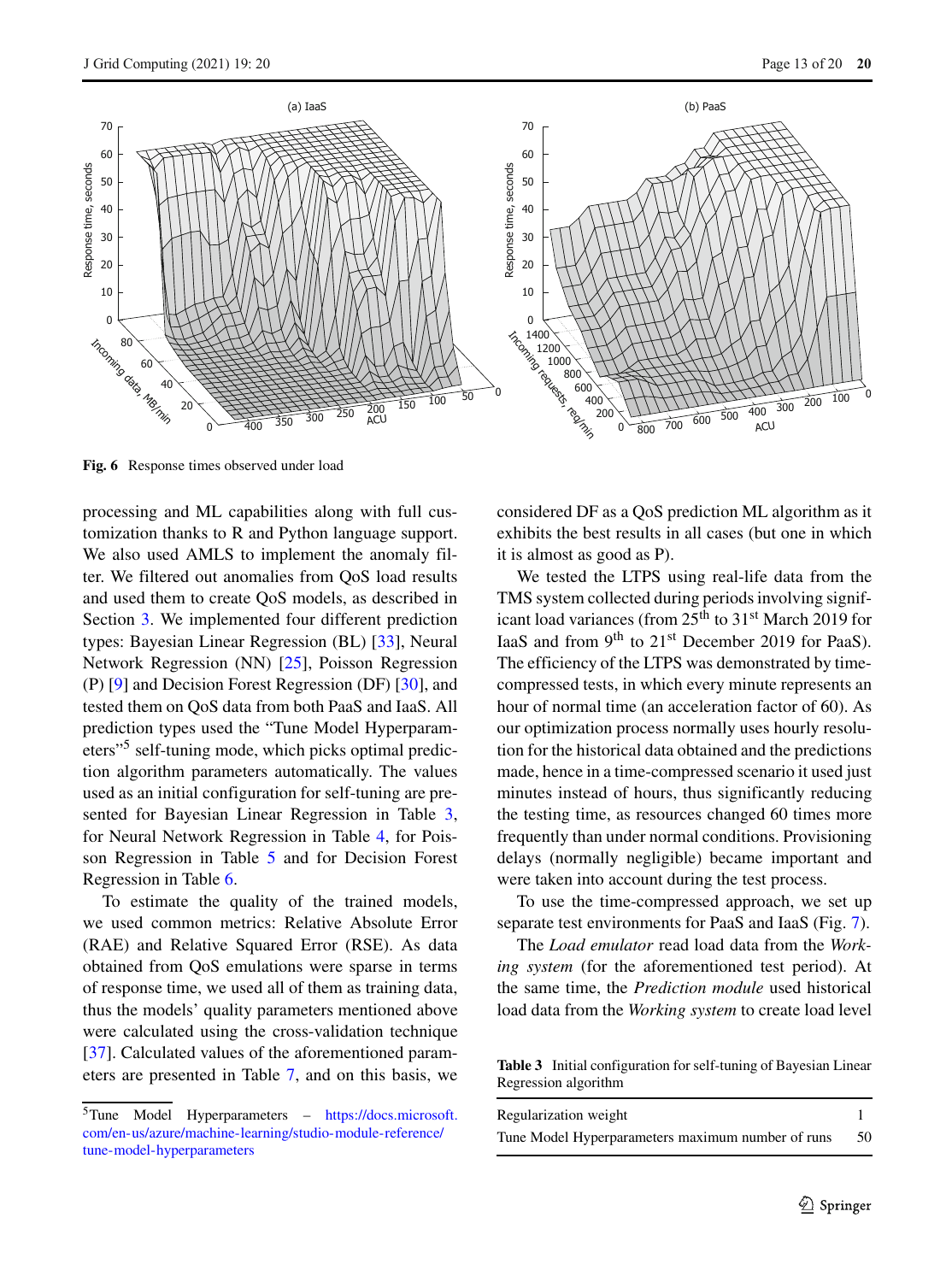| Hidden layers                                        | 1, fully connected |  |  |
|------------------------------------------------------|--------------------|--|--|
| Number of hidden nodes                               | 100                |  |  |
| Learning rate                                        | 0.02               |  |  |
| Number of iterations                                 | 80                 |  |  |
| Initial learning weights diameter                    | 0.1                |  |  |
| Momentum                                             | 0                  |  |  |
| Normalizer type                                      | Do not normalize   |  |  |
| Tune Model Hyperparameters<br>maximum number of runs | 50                 |  |  |

<span id="page-13-0"></span>**Table 4** Initial configuration for self-tuning of Neural Network Regression algorithm

predictions (again for the test period). Load prediction results along with actual load levels from historical data are presented in Figs. [8a](#page-15-1) and b. Afterwards, using the *QoS module*, the *Prediction module* created a prediction of the resource level required (*ACU*) and calculated a cost-optimized resource provision plan. Based on this plan, the *Monitoring module* performed the scaling of the *Copy of the system's* resources. Both the *Load emulator* and the *Monitoring module* adjusted their actions to the time-compressed scenario (i.e. accelerated their internal clocks 60 times). In the end, the *Load emulator*, according to the load data previously read, performed a load emulation on the *Copy of the system* and gathered response times.

We performed these tests for two desired response time scenarios: strict and lenient, which allowed us to compare the results. In the strict scenario, we adopted 0.7 s for IaaS and 3 s for PaaS, and in the lenient one, we used 7 s for both IaaS and PaaS. Additionally, both strict and lenient scenarios were tested with QoS models trained using 10 and 20 levels. As the PaaS cloud model allows us to acquire historical response times, we also trained for PaaS an additional QoS model with raw historical data without a QoS emulation (0 levels). We performed ten tests in total (four for IaaS and six for PaaS), which allowed us to compare prediction

<span id="page-13-1"></span>**Table 5** Initial configuration for self-tuning of Poisson Regression algorithm

| Optimization tolerance                               | $1.0 \cdot 10^{-7}$ |
|------------------------------------------------------|---------------------|
| L1 regularization weight                             |                     |
| L <sub>2</sub> regularization weight                 |                     |
| Memory size for L-BFGS                               | 200                 |
| Tune Model Hyperparameters<br>maximum number of runs | 50                  |

<span id="page-13-2"></span>**Table 6** Initial configuration for self-tuning of Decision Forest Regression algorithm

| Re-sampling method                                   | Bagging |
|------------------------------------------------------|---------|
| Number of decision trees                             | 8       |
| Maximum depth of decision trees                      | 32      |
| Number of random splits per node                     | 128     |
| Minimum number of samples per leaf node              | 1       |
| Tune Model Hyperparameters<br>maximum number of runs | 50      |

quality for all these scenarios. The solution determined the optimal cloud resource configuration using the modified Integer-PSO algorithm (as described in Section [3\)](#page-3-0) with 3,000 particles in 3,000 epochs. Inertia weight was set to 0.6 and acceleration coefficients to 0.2, as described in [\[5\]](#page-17-7). The maximum and minimum velocity were set to  $n/7$  (with opposite signs) where  $n$  is the number of available configuration options; accuracy was set to 3 digits. Based on test results, we calculated *P* metric values which, as defined in equation [\(8\)](#page-7-2), represent percentage savings the LTPS would have generated if implemented in the *Working system*. Additionally, we measured average response times (ART) and presented the aforementioned results in Table [8.](#page-16-1)

When compared to the original cost, the high savings percentage figure is caused by considerable resource over-provisioning in the TMS system as the *Working system* is scaled up with a margin for both unforeseen load spikes and long-term load changes. Due to this fact, we also performed a cost comparison with the system that was optimized by other means, as described in Section [4.3.](#page-14-0) The load emulations performed improved prediction efficiency; the best results were obtained for QoS models with 20 levels of load emulation, while the QoS model trained without additional emulated data (PaaS 0 levels) exhibited mediocre performance. The lower-than-required average response time values, even for the best QoS model, resulted from a granularity of cloud resources which resulted in minor overprovisioning.

The optimization solution presented runs in a separate cloud environment and optimization calculations do not affect the *Working system* which is being optimized in terms of performance overhead. The QoS model is created only once, the prediction module, as described in Section [3,](#page-3-0) due to the long-term prediction ability, runs once a week, the monitoring module runs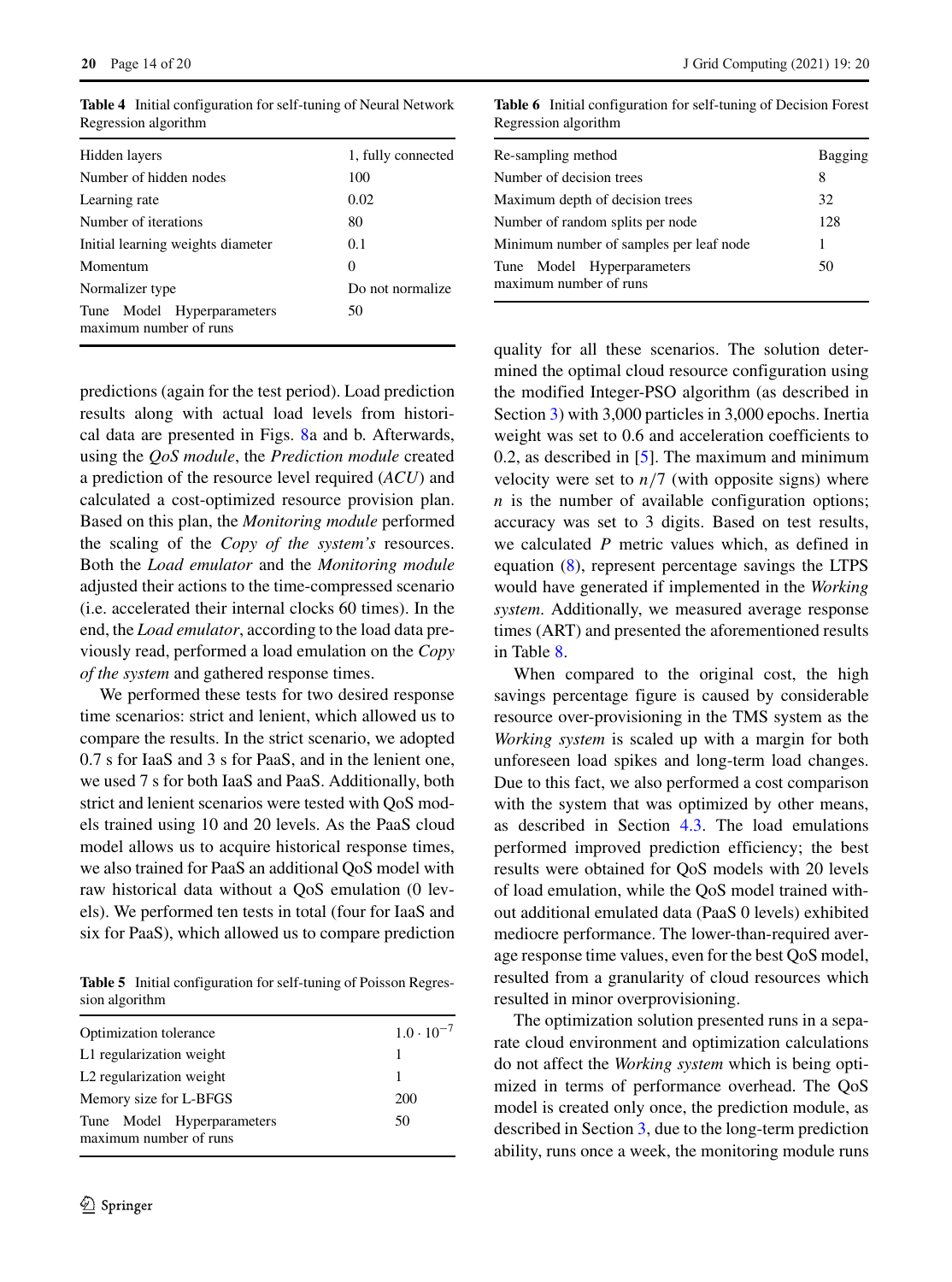<span id="page-14-1"></span>**Table 7** QoS model parameters (RAE and RSE)

| Cloud service model | Metric     | BL     | <b>NN</b> | P      | DF     |
|---------------------|------------|--------|-----------|--------|--------|
| IaaS (10 levels)    | <b>RAE</b> | 0.9832 | 1,7167    | 0.6731 | 0.5012 |
|                     | <b>RSE</b> | 1.4775 | 3.5701    | 0.5772 | 0.4036 |
| $IaaS$ (20 levels)  | <b>RAE</b> | 1.1480 | 1.0160    | 0.7566 | 0.5144 |
|                     | <b>RSE</b> | 1.7082 | 1.1699    | 0.6141 | 0.3795 |
| PaaS (10 levels)    | <b>RAE</b> | 1.0420 | 0.8733    | 0.7336 | 0.5941 |
|                     | <b>RSE</b> | 1.3195 | 1.0599    | 0.6429 | 0.4623 |
| PaaS (20 levels)    | <b>RAE</b> | 0.9878 | 0.9439    | 0.7024 | 0.6901 |
|                     | <b>RSE</b> | 1.0505 | 1.1505    | 0.5459 | 0.5631 |

only when a component change is required (usually once or twice a day), and ML calculations are performed by Microsoft Azure Machine Learning Studio. The free plans offered by Azure cover these operations, and thus the cost of running the LTPS does not affect the savings calculated.

## <span id="page-14-0"></span>4.3 Comparison

As we did not find any test data or solutions to compare them with our system, we used as a refer-ence point the Azure Autoscale mechanism,<sup>[6](#page-14-2)</sup> which is a scaling mechanism included in the Azure cloud environment. Unfortunately, it only offers time- and threshold-based scaling and only performs a horizontal (quantity) optimization. Vertical (quality) optimization is not available, and that is why we used the cheapest possible components to ensure the most detailed scaling. We performed Autoscale tests for both IaaS and PaaS using the periods selected before (from  $25<sup>th</sup>$  to  $31<sup>st</sup>$  March for IaaS and from  $9<sup>th</sup>$  to  $21<sup>st</sup>$ December for PaaS). Autoscale does not enable scaling according to response time, thus we used CPU utilization percentage as the scaling parameter. We performed tests with two options: more aggressive scaling settings (scale up when utilization is greater than 50% and scale down when it is less than  $15\%$ ) and less aggressive settings (scale up when utilization is greater than 70% and scale down when it is less than 25%). More aggressive scaling exhibited better performance and reduced cost to some degree, but the LTPS was 25% more efficient in the strict response time scenario and 49% more efficient in the lenient response time scenario. The periods tested consisted of periodical

usage increases, and since Azure Autoscale is a reactive system, it only performed scaling after usage had already increased, which introduced transient but significant response time increases. Thanks to anomaly detection and machine learning, our optimization solution properly predicted usage changes, and scaling was performed in advance, demonstrating industrialgrade readiness and capability of being deployed in commercial environments.

As mentioned in Section [2,](#page-1-0) it is difficult to compare the optimization efficiency of the LTPS against the results quoted in referenced works, as different rating methods were used. Nevertheless, we gathered, where it was possible, optimization results compared to state-of-the-art solutions and presented them in Table [9.](#page-16-2) Since different datasets, reference solutions and evaluation techniques were used, we presented an approximate comparison to illustrate the magnitude of optimization efficiency rather than detailed results. The efficiency of the LTPS is in most cases higher than that of those from referenced works, demonstrating the pertinence of our innovative two-staged approach.

Although we tested the optimization solution using the Azure cloud, it is possible to use any cloud provider which exposes an API for resource management. As such APIs are available for the Google Cloud Platform  $(GCP)^7$  and Amazon Web Services  $(AWS)^{89}$  $(AWS)^{89}$  $(AWS)^{89}$  $(AWS)^{89}$ , which are major cloud providers, we also conducted savings calculations for AWS and GCP. Due to differences in pricing schemes between cloud providers, the cost of the TMS system without optimization would be different in individual cloud

<span id="page-14-2"></span><sup>6</sup>Azure Autoscale – [https://azure.microsoft.com/en-us/features/](https://azure.microsoft.com/en-us/features/autoscale) [autoscale](https://azure.microsoft.com/en-us/features/autoscale)

<sup>7</sup>GCP Cloud APIs – <https://cloud.google.com/apis>

<span id="page-14-4"></span><span id="page-14-3"></span><sup>8</sup>AWS EC2 API – [https://docs.aws.amazon.com/AWSEC2/](https://docs.aws.amazon.com/AWSEC2/latest/APIReference) [latest/APIReference](https://docs.aws.amazon.com/AWSEC2/latest/APIReference)

<span id="page-14-5"></span><sup>9</sup> Elastic AWS Beanstalk API – [https://docs.aws.amazon.com/](https://docs.aws.amazon.com/elasticbeanstalk/latest/api) [elasticbeanstalk/latest/api](https://docs.aws.amazon.com/elasticbeanstalk/latest/api)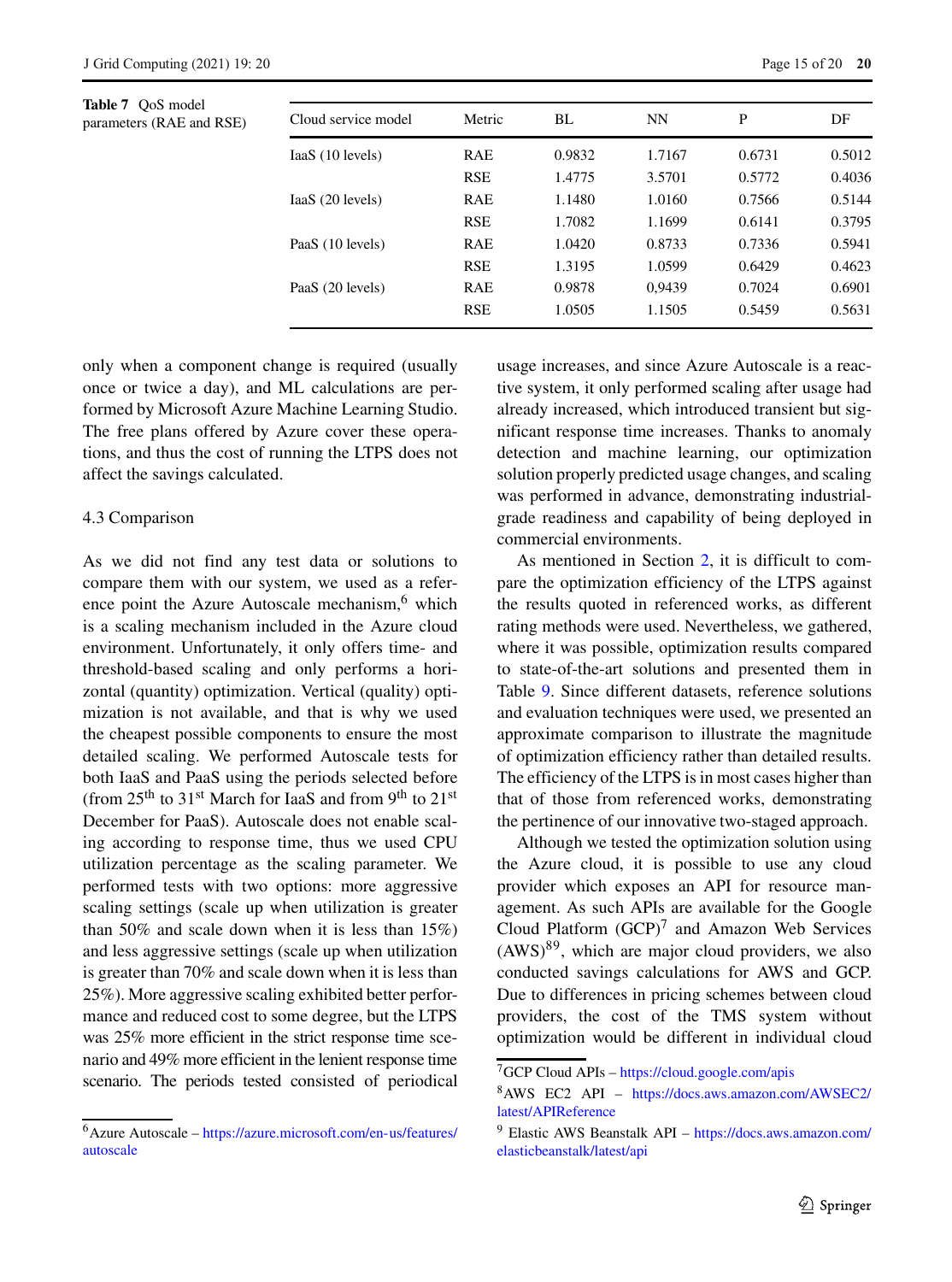<span id="page-15-0"></span>

**Fig. 7** Architecture of time-compressed test environment PaaS/IaaS

environments. Also, the same components are differently priced and the price difference is not proportional to the component's quality. Additionally, in some cases, we were unable to find Azure counterparts in GCP and AWS environments and we were forced to use estimates. Therefore, the data presented

<span id="page-15-1"></span>

**Fig. 8** Load prediction results for IaaS and PaaS model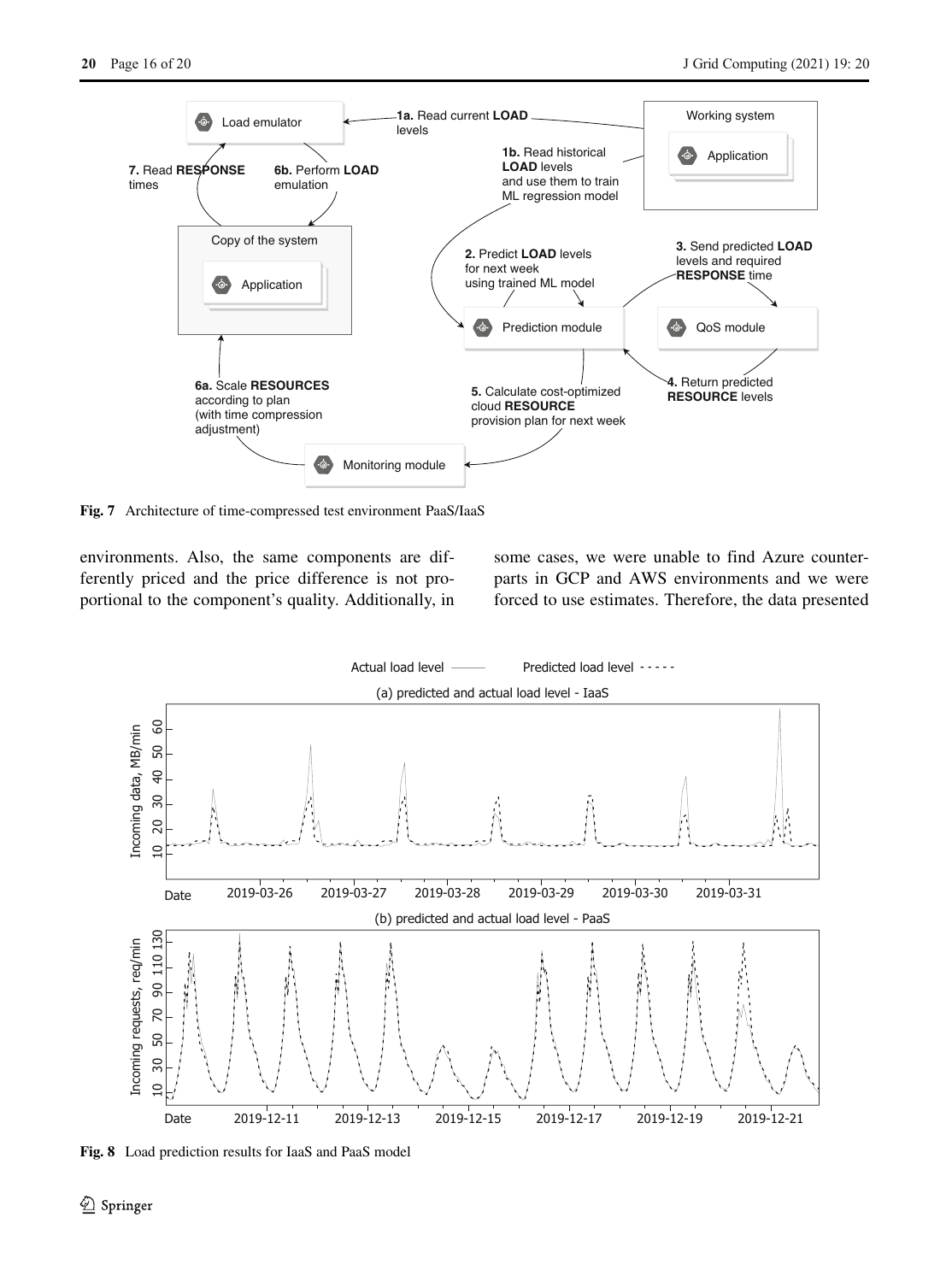<span id="page-16-1"></span>**Table 8** Prediction efficiency results (*P* metric) and average response times (ART)

| Cloud service<br>model | P for strict<br>requirements | P for lenient<br>requirements | ART for strict<br>requirements | <b>ART</b> for lenient<br>requirements |
|------------------------|------------------------------|-------------------------------|--------------------------------|----------------------------------------|
| IaaS (10 levels)       | 70%                          | 80%                           | $0.68$ sec.                    | $1.76$ sec.                            |
| $IaaS$ (20 levels)     | 72%                          | 85%                           | $0.56$ sec.                    | $6.11$ sec.                            |
| PaaS (0 levels)        | 27%                          | 27%                           | 2.37 sec.                      | $2.46$ sec.                            |
| PaaS (10 levels)       | 47%                          | 32%                           | $2.42$ sec.                    | $3.60 \text{ sec.}$                    |
| PaaS (20 levels)       | 51%                          | 63%                           | $2.66$ sec.                    | $6.41$ sec.                            |

in Table [10](#page-17-9) are coarse estimates which intend to present overall differences between cloud providers rather than exact values.

# <span id="page-16-0"></span>**5 Conclusions**

In this work, we present an approach to optimizing resource usage while observing the required QoS constraints. The solution proposed is a complete system which consists of two stages: the *Discovery stage* which creates a QoS machine learning model and the *Execution stage* which uses this QoS ML model, predicts resource levels and scales optimized system components. Both stages are assisted by anomaly detection and machine learning. Our tests, which were performed with real-life data from a production system, demonstrated significant cost reductions even for strict response time constraints. Comparing current system costs with those after optimization we observed that the solution would have resulted in savings ranging from 72% to 85% for IaaS (depending on server response time requirements) and from 51% to 63% for PaaS if it had been applied to the *Working system* deployed in Azure. The cost reduction observed would have been even greater for a system deployed using AWS (a 75%-86% cost reduction) but smaller for GCP (a 35%-64% cost reduction).

The LTPS, when evaluated, performed better (by 25–49%) than a commercial solution in Azure; a rough comparison with state-of-the-art solutions (Table [9\)](#page-16-2) shows that our approach performed better in most cases. As a result of an innovative twostaged approach, anomaly detection and dedicated Integer-PSO algorithm, our implementation brings QoS-constrained optimization efficiency improvements along with industry-grade readiness.

The LTPS is most suited for systems with usage patterns that are complicated, difficult to formalize and varied over time. Such patterns will be determined by machine learning algorithms and will be used along with QoS parameters to predict the system resource provisioning plan. The best results will be obtained for systems with stateless communications where every request is treated independently and scaling may be performed freely, e.g. IoT hubs, payment gateways, the server side of client-server systems, web information portals or social networks. Scaling of stateful communications is also offered by cloud providers albeit long communication sessions might disrupt scaling efficiency.

As presented in [\[31\]](#page-18-2), initial training can be successfully used in resource prediction solutions. As the *Discovery stage* is a time-consuming process which requires the *Copy of the system*, reusing trained QoS models between different systems and adjusting them over time without the need for the *Copy of the system*

<span id="page-16-2"></span>**Table 9** Approximate comparison of different solutions' resource optimization efficiency

| BULLET $[15]$ | <b>MBSA</b> [19]  | LTQA $[14]$          | CML $[29]$            |
|---------------|-------------------|----------------------|-----------------------|
| $3-9\%$       | $1 - 2\%$         | 20%                  | 34%                   |
| RCRP [8]      | Hybrid PSO $[26]$ | MAPSO <sub>[1]</sub> | GABVMP <sub>[2]</sub> |
| 2%            | 25%               | $15 - 22\%$          | 22%                   |
| MqPM $[40]$   | C2RAM [32]        | HRHA $[4]$           | <b>LTPS</b>           |
| $1-26\%$      | $10\%$            | $30\%$               | $25 - 49\%$           |
|               |                   |                      |                       |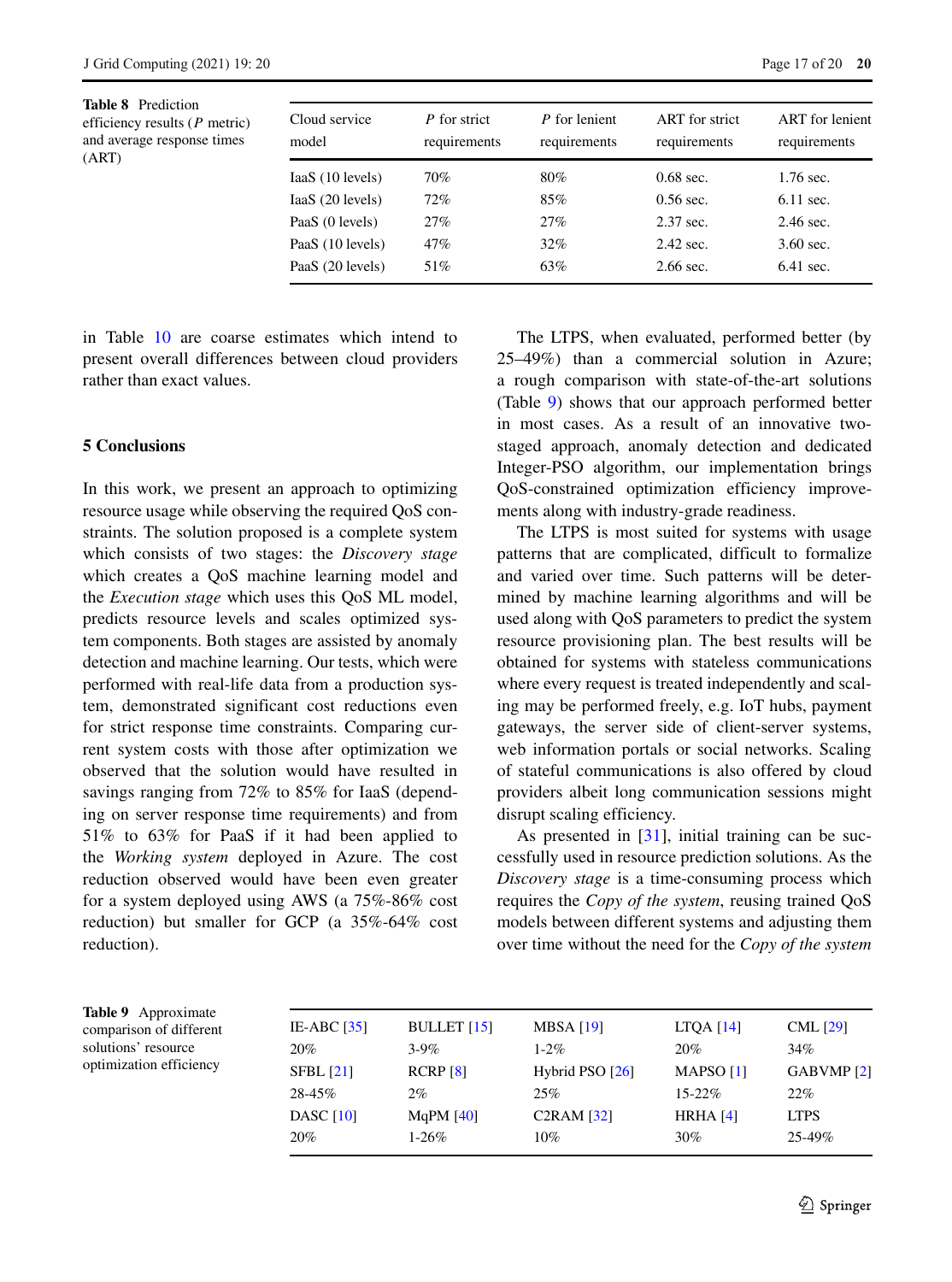<span id="page-17-9"></span>**Table 10** Comparison of system daily operation costs for strict and lenient response time requirements in the Azure, AWS and GCP cloud environments

| Cloud provider                           | Azure               | AWS                 | <b>GCP</b>          |
|------------------------------------------|---------------------|---------------------|---------------------|
| <b>IaaS</b>                              |                     |                     |                     |
| Cost before optimization                 | € 5.50/day          | € 7.87/day          | $€7.49$ /day        |
| Cost after optimization for strict req.  | € 1.54/day          | € 1.73/day          | €4.35/day           |
| - savings                                | 72%                 | 78%                 | 42%                 |
| Cost after optimization for lenient req. | $\in 0.83$ /day     | € 1.10/day          | $\epsilon$ 2.70/day |
| - savings                                | 85%                 | 86%                 | 64%                 |
| PaaS                                     |                     |                     |                     |
| Cost before optimization                 | $\epsilon$ 2.43/day | $\epsilon$ 3.47/day | $\epsilon$ 3.30/day |
| Cost after optimization for strict req.  | $€ 1.19$ /day       | € 0.87/day          | $\epsilon$ 2.15/day |
| - savings                                | 51%                 | 75%                 | 35%                 |
| Cost after optimization for lenient req. | $\epsilon$ 0.90/day | $\epsilon$ 0.80/day | $\epsilon$ 2.05/day |
| - savings                                | 63%                 | 77%                 | 38%                 |

may be the subject of our further research. We would also like to adapt our idea to systems that use Kubernetes [\[23\]](#page-18-29) and test it on a system deployed in such an environment.

**Acknowledgements** The research presented in this paper was supported by funds from the Polish Ministry of Science and Higher Education assigned to the AGH University of Science and Technology.

**Data Availability** The data that support the findings of this study are available from OTI Europa ASEC but restrictions apply to the availability of these data, which were used under license for the current study, and so are not publicly available. Data are, however, available from the authors upon reasonable request and with permission of OTI Europa ASEC.

## **Compliance with Ethical Standards**

**Conflict of Interests** The authors declare that they have no conflict of interest.

**Open Access** This article is licensed under a Creative Commons Attribution 4.0 International License, which permits use, sharing, adaptation, distribution and reproduction in any medium or format, as long as you give appropriate credit to the original author(s) and the source, provide a link to the Creative Commons licence, and indicate if changes were made. The images or other third party material in this article are included in the article's Creative Commons licence, unless indicated otherwise in a credit line to the material. If material is not included in the article's Creative Commons licence and your intended use is not permitted by statutory regulation or exceeds the permitted use, you will need to obtain permission directly from the copyright holder. To view a copy of this licence, visit [http://](http://creativecommons.org/licenses/by/4.0/) [creativecommons.org/licenses/by/4.0/.](http://creativecommons.org/licenses/by/4.0/)

# **References**

- <span id="page-17-0"></span>1. Adhikari, M., Amgoth, T.: Multi-objective accelerated particle swarm optimization technique for scientific workflows in iaas cloud. In: 2018 International Conference on Advances in Computing, Communications and Informatics (ICACCI), pp. 1448–1454. IEEE (2018)
- <span id="page-17-2"></span>2. Akintoye, S.B., Bagula, A.: Improving quality-of-service in cloud/fog computing through efficient resource allocation. Sensors **19**(6), 1267 (2019)
- <span id="page-17-8"></span>3. Alessio, B., De Donato, W., Persico, V., Pescapé, A.: On the integration of cloud computing and internet of things. In: Proc. Future Internet of Things and Cloud (FiCloud), pp. 23–30 (2014)
- <span id="page-17-5"></span>4. Ardagna, D., Ciavotta, M., Lancellotti, R., Guerriero, M.: A hierarchical receding horizon algorithm for qos-driven control of multi-iaas applications. IEEE Transactions on Cloud Computing (2018)
- <span id="page-17-7"></span>5. Beegom, A.A., Rajasree, M.: Integer-pso: a discrete pso algorithm for task scheduling in cloud computing systems. Evol. Intel. **12**(2), 227–239 (2019)
- <span id="page-17-3"></span>6. Bheda, H.A., Lakhani, J.: Qos and performance optimization with vm provisioning approach in cloud computing environment. In: 2012 Nirma University International Conference on Engineering (NUiCONE), pp. 1–5. IEEE (2012)
- <span id="page-17-4"></span>7. Calheiros, R.N., Ranjan, R., Buyya, R.: Virtual machine provisioning based on analytical performance and qos in cloud computing environments. In: 2011 International Conference on Parallel Processing, pp. 295–304 (2011)
- <span id="page-17-1"></span>8. Chaisiri, S., Lee, B.S., Niyato, D.: Robust cloud resource provisioning for cloud computing environments. In: 2010 IEEE International Conference on Service-Oriented Computing and Applications (SOCA), pp. 1–8. IEEE (2010)
- <span id="page-17-6"></span>9. Chan, L., Silverman, B.W., Vincent, K.: Multiple systems estimation for sparse capture data: Inferential challenges when there are nonoverlapping lists. J. Am. Stat. Assoc., 1–10 (2020)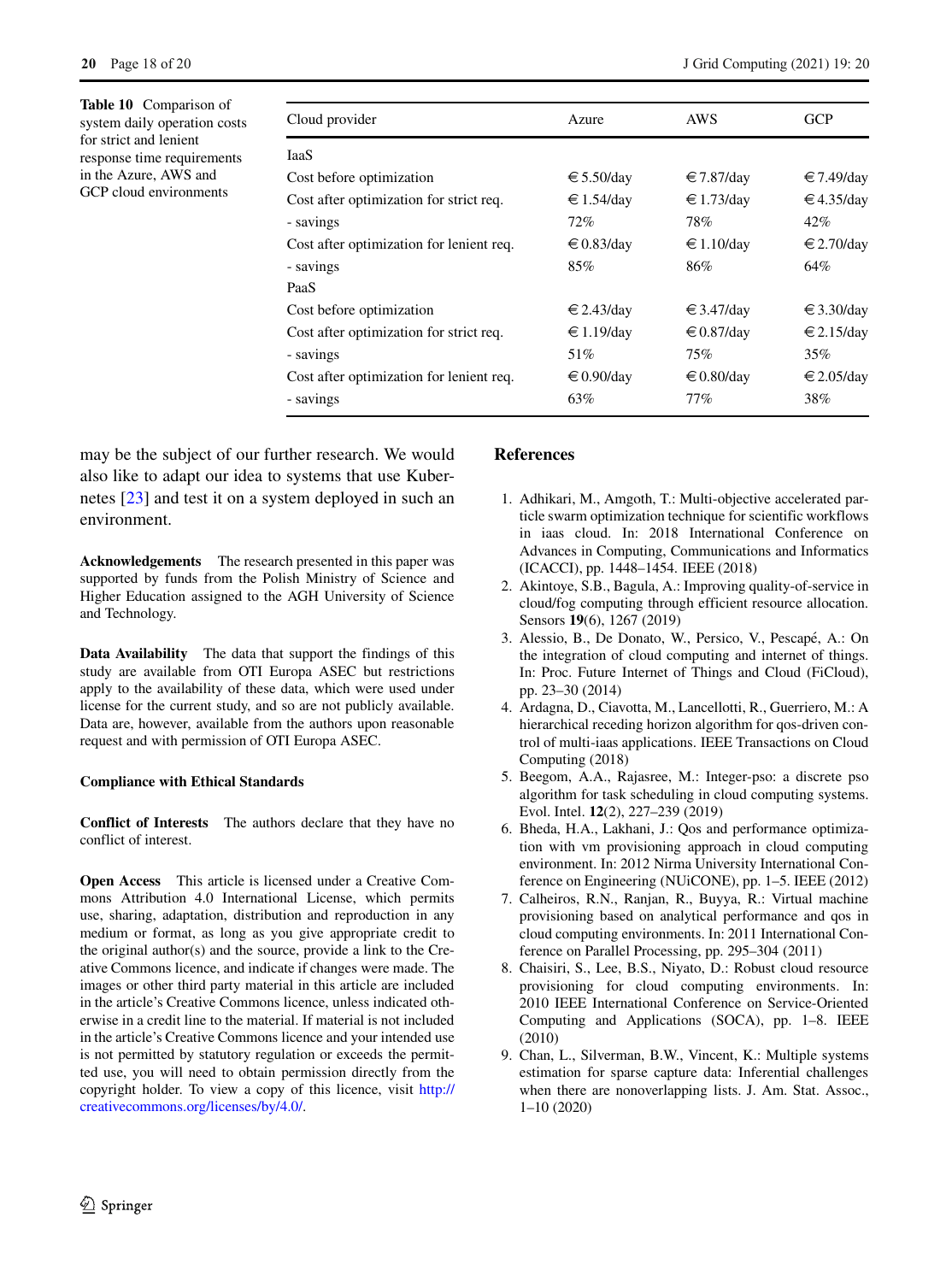- <span id="page-18-8"></span>10. Chen, Y., Huang, J., Lin, C., Shen, X.: Multi-objective service composition with qos dependencies. IEEE Transactions on Cloud Computing **7**(2), 537–552 (2019)
- <span id="page-18-24"></span>11. Cherubin, G., Baldwin, A., Griffin, J.: Exchangeability martingales for selecting features in anomaly detection. In: Conformal and Probabilistic Prediction and Applications, pp. 157–170 (2018)
- <span id="page-18-10"></span>12. Comi, A., Fotia, L., Messina, F., Pappalardo, G., Rosaci, D., Sarné, G.M.L.: A reputation-based approach to improve qos in cloud service composition. In: 2015 IEEE 24th International Conference on Enabling Technologies: Infrastructure for Collaborative Enterprises, pp. 108–113 (2015)
- <span id="page-18-0"></span>13. Evangelinou, A., Ciavotta, M., Ardagna, D., Kopaneli, A., Kousiouris, G., Varvarigou, T.: Enterprise applications cloud rightsizing through a joint benchmarking and optimization approach. Futur. Gener. Comput. Syst. **78**, 102–114 (2018)
- <span id="page-18-14"></span>14. Gavvala, S.K., Jatoth, C., Gangadharan, G., Buyya, R.: Qos-aware cloud service composition using eagle strategy. Futur. Gener. Comput. Syst. **90**, 273–290 (2019)
- <span id="page-18-12"></span>15. Gill, S.S., Buyya, R., Chana, I., Singh, M., Abraham, A.: Bullet: particle swarm optimization based scheduling technique for provisioned cloud resources. J. Netw. Syst. Manag. **26**(2), 361–400 (2018)
- <span id="page-18-17"></span>16. Goiri, I., Julià, F., Fitó, J.O., Macías, M., Guitart, J.: Resource-level qos metric for cpu-based guarantees in cloud providers. In: International Workshop on Grid Economics and Business Models, pp. 34–47. Springer (2010)
- <span id="page-18-7"></span>17. Hayyolalam, V., Kazem, A.A.P.: A systematic literature review on qos-aware service composition and selection in cloud environment. J. Netw. Comput. Appl. **110**, 52–74 (2018)
- <span id="page-18-18"></span>18. He, F., Sato, T., Chatterjee, B.C., Kurimoto, T., Urushidani, S., Oki, E.: Robust optimization model for backup resource allocation in cloud provider. In: 2018 IEEE International Conference on Communications (ICC), pp. 1–6. IEEE (2018)
- <span id="page-18-13"></span>19. Jian, C., Li, M., Kuang, X.: Edge cloud computing service composition based on modified bird swarm optimization in the internet of things. Clust. Comput. **22**(4), 8079–8087 (2019)
- <span id="page-18-9"></span>20. Jiang, W., Lee, D., Hu, S.: Large-scale longitudinal analysis of soap-based and restful web services. In: 2012 IEEE 19th International Conference on Web Services, pp. 218–225 (2012)
- <span id="page-18-19"></span>21. Kumar, T.S.: Efficient resource allocation and qos enhancements of IoT with fog network. Journal of ISMAC **1**(02), 101–110 (2019)
- <span id="page-18-15"></span>22. Li, J., Chinneck, J., Woodside, M., Litoiu, M., Iszlai, G.: Performance model driven qos guarantees and optimization in clouds. In: 2009 ICSE Workshop on Software Engineering Challenges of Cloud Computing, pp. 15–22. IEEE (2009)
- <span id="page-18-29"></span>23. Medel, V., Tolosana-Calasanz, R., Bañares, J.Á., Arronategui, U., Rana, O.F.: Characterising resource management performance in kubernetes. Computers & Electrical Engineering **68**, 286–297 (2018)
- <span id="page-18-6"></span>24. Mehmood, T., Latif, S., Malik, S.: Prediction of cloud computing resource utilization. In: 2018 15th International Conference on Smart Cities: Improving Quality of Life Using ICT & IoT (HONET-ICT), pp. 38–42. IEEE (2018)
- <span id="page-18-26"></span>25. Mersy, G., Santore, V., Rand, I., Kleinman, C., Wilson, G., Bonsall, J., Edwards, T.: A comparison of machine learning algorithms applied to american legislature polarization. arXiv[:2008.04072](http://arxiv.org/abs/2008.04072) (2020)
- <span id="page-18-1"></span>26. Naseri, A., Navimipour, N.J.: A new agent-based method for qos-aware cloud service composition using particle swarm optimization algorithm. J. Ambient. Intell. Humaniz. Comput. **10**(5), 1851–1864 (2019)
- <span id="page-18-20"></span>27. Oliveira, T., Barbar, J., Soares, A.: Computer network traffic prediction: A comparison between traditional and deep learning neural networks. Int. J. Big Data Intell. **3**, 28 (2016)
- <span id="page-18-23"></span>28. Osypanka, P., Nawrocki, P.: Resource usage cost optimization in cloud computing using machine learning. IEEE Transactions on Cloud Computing, 1–1 (2020)
- <span id="page-18-21"></span>29. Rahman, S., Ahmed, T., Huynh, M., Tornatore, M., Mukherjee, B.: Auto-scaling vnfs using machine learning to improve qos and reduce cost. In: 2018 IEEE International Conference on Communications (ICC), pp. 1–6 (2018)
- <span id="page-18-27"></span>30. Rokach, L.: Decision forest: Twenty years of research. Information Fusion **27**, 111–125 (2016)
- <span id="page-18-2"></span>31. Sniezynski, B., Nawrocki, P., Wilk, M., Jarzab, M., Zielinski, K.: VM reservation plan adaptation using machine learning in cloud computing. Journal of Grid Computing **17**(4), 797–812 (2019)
- <span id="page-18-22"></span>32. Sun, Y., White, J., Li, B., Walker, M., Turner, H.: Automated qos-oriented cloud resource optimization using containers. Automated Software Engineering **24**(1), 101–137 (2017)
- <span id="page-18-25"></span>33. Tang, Y.: Beyond em: A faster bayesian linear regression algorithm without matrix inversions. Neurocomputing **378**, 435–440 (2020)
- <span id="page-18-3"></span>34. Tchernykh, A., Schwiegelsohn, U., Alexandrov, V., Talbi, E.g.: Towards understanding uncertainty in cloud computing resource provisioning. Procedia Computer Science **51**, 1772–1781 (2015)
- <span id="page-18-11"></span>35. Thanka, M.R., Maheswari, P.U., Edwin, E.B.: An improved efficient: Artificial bee colony algorithm for security and qos aware scheduling in cloud computing environment. Clust. Comput. **22**(5), 10905–10913 (2019)
- <span id="page-18-16"></span>36. Varshney, S., Sandhu, R., Gupta, P.: Qos based resource provisioning in cloud computing environment: a technical survey. In: International Conference on Advances in Computing and Data Sciences, pp. 711–723. Springer (2019)
- <span id="page-18-28"></span>37. Wong, T.T., Yang, N.Y.: Dependency analysis of accuracy estimates in k-fold cross validation. IEEE Trans. Knowl. Data Eng. **29**(11), 2417–2427 (2017)
- <span id="page-18-4"></span>38. Yang, J., Xiao, W., Jiang, C., Hossain, M.S., Muhammad, G., Amin, S.U.: Ai-powered green cloud and data center. IEEE Access **7**, 4195–4203 (2018)
- <span id="page-18-5"></span>39. Yao, J., Lu, Q., Jacobsen, H.A., Guan, H.: Robust multiresource allocation with demand uncertainties in cloud